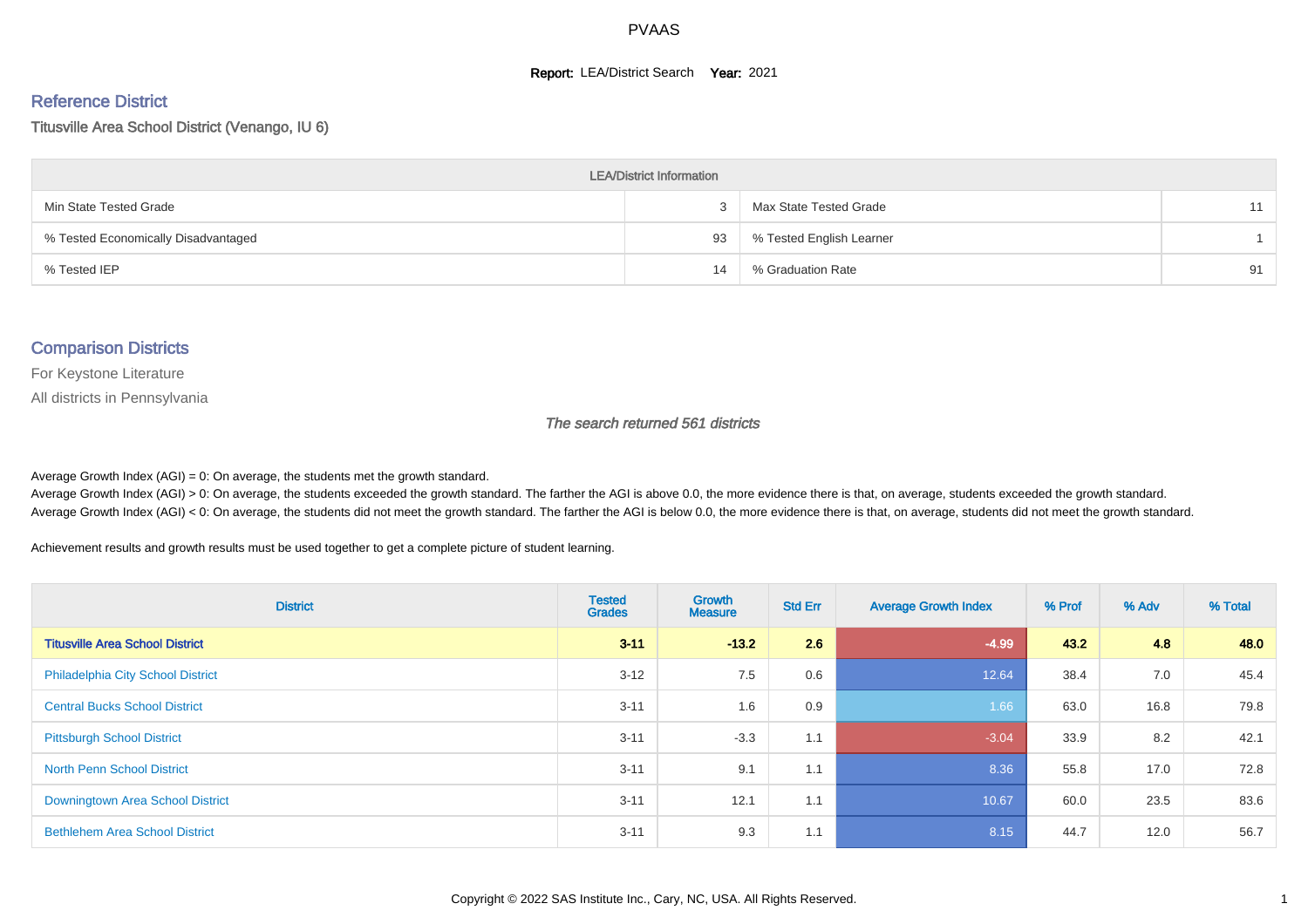| <b>District</b>                           | <b>Tested</b><br><b>Grades</b> | <b>Growth</b><br><b>Measure</b> | <b>Std Err</b> | <b>Average Growth Index</b> | % Prof | % Adv | % Total |
|-------------------------------------------|--------------------------------|---------------------------------|----------------|-----------------------------|--------|-------|---------|
| <b>Titusville Area School District</b>    | $3 - 11$                       | $-13.2$                         | 2.6            | $-4.99$                     | 43.2   | 4.8   | 48.0    |
| <b>Council Rock School District</b>       | $3 - 11$                       | 8.9                             | 1.2            | 7.65                        | 62.8   | 16.6  | 79.4    |
| <b>West Chester Area School District</b>  | $3 - 11$                       | 12.6                            | 1.2            | 10.38                       | 66.8   | 20.2  | 87.0    |
| <b>Parkland School District</b>           | $3 - 11$                       | 5.3                             | 1.2            | 4.30                        | 58.0   | 22.3  | 80.4    |
| <b>Cumberland Valley School District</b>  | $3 - 12$                       | 18.5                            | 1.3            | 14.64                       | 60.7   | 23.4  | 84.1    |
| <b>East Penn School District</b>          | $3 - 11$                       | 4.1                             | 1.3            | 3.27                        | 55.8   | 11.5  | 67.3    |
| <b>Lower Merion School District</b>       | $3 - 11$                       | 19.0                            | 1.3            | 14.93                       | 55.6   | 29.9  | 85.5    |
| <b>North Allegheny School District</b>    | $3 - 11$                       | 17.4                            | 1.3            | 13.52                       | 59.5   | 28.1  | 87.6    |
| <b>Central Dauphin School District</b>    | $3 - 11$                       | 4.4                             | 1.3            | 3.32                        | 53.3   | 7.4   | 60.7    |
| <b>Chambersburg Area School District</b>  | $3 - 11$                       | $-9.5$                          | 1.3            | $-7.20$                     | 42.7   | 8.6   | 51.4    |
| <b>Neshaminy School District</b>          | $3 - 11$                       | 4.0                             | 1.3            | 3.02                        | 58.7   | 9.5   | 68.2    |
| <b>Spring-Ford Area School District</b>   | $3 - 11$                       | $6.0\,$                         | 1.3            | 4.46                        | 60.8   | 16.5  | 77.4    |
| <b>Allentown City School District</b>     | $3 - 12$                       | 5.3                             | 1.4            | 3.88                        | 25.3   | 2.7   | 28.0    |
| <b>Reading School District</b>            | $3 - 11$                       | 10.1                            | 1.4            | 7.25                        | 24.7   | 2.4   | 27.2    |
| <b>West Shore School District</b>         | $3 - 12$                       | $5.0\,$                         | 1.4            | 3.59                        | 54.2   | 9.4   | 63.6    |
| <b>Seneca Valley School District</b>      | $3 - 11$                       | $-1.4$                          | 1.4            | $-0.99$                     | 57.2   | 11.4  | 68.6    |
| <b>Hazleton Area School District</b>      | $3 - 11$                       | 9.6                             | 1.4            | 6.77                        | 45.0   | 7.8   | 52.9    |
| <b>Easton Area School District</b>        | $3 - 12$                       | $-4.1$                          | 1.4            | $-2.91$                     | 39.9   | 4.0   | 43.9    |
| <b>Hempfield School District</b>          | $3 - 11$                       | 0.1                             | 1.4            | 0.08                        | 58.2   | 9.9   | 68.2    |
| <b>State College Area School District</b> | $3 - 11$                       | 20.5                            | 1.4            | 14.33                       | 58.0   | 25.9  | 84.0    |
| <b>Pennridge School District</b>          | $3 - 10$                       | $-16.8$                         | 1.4            | $-11.59$                    | 46.8   | 8.0   | 54.9    |
| <b>Lancaster School District</b>          | $3 - 12$                       | $-15.8$                         | 1.5            | $-10.90$                    | 14.6   | 2.3   | 16.9    |
| Mt Lebanon School District                | $3 - 11$                       | $-1.0$                          | 1.5            | $-0.70$                     | 61.9   | 24.0  | 85.9    |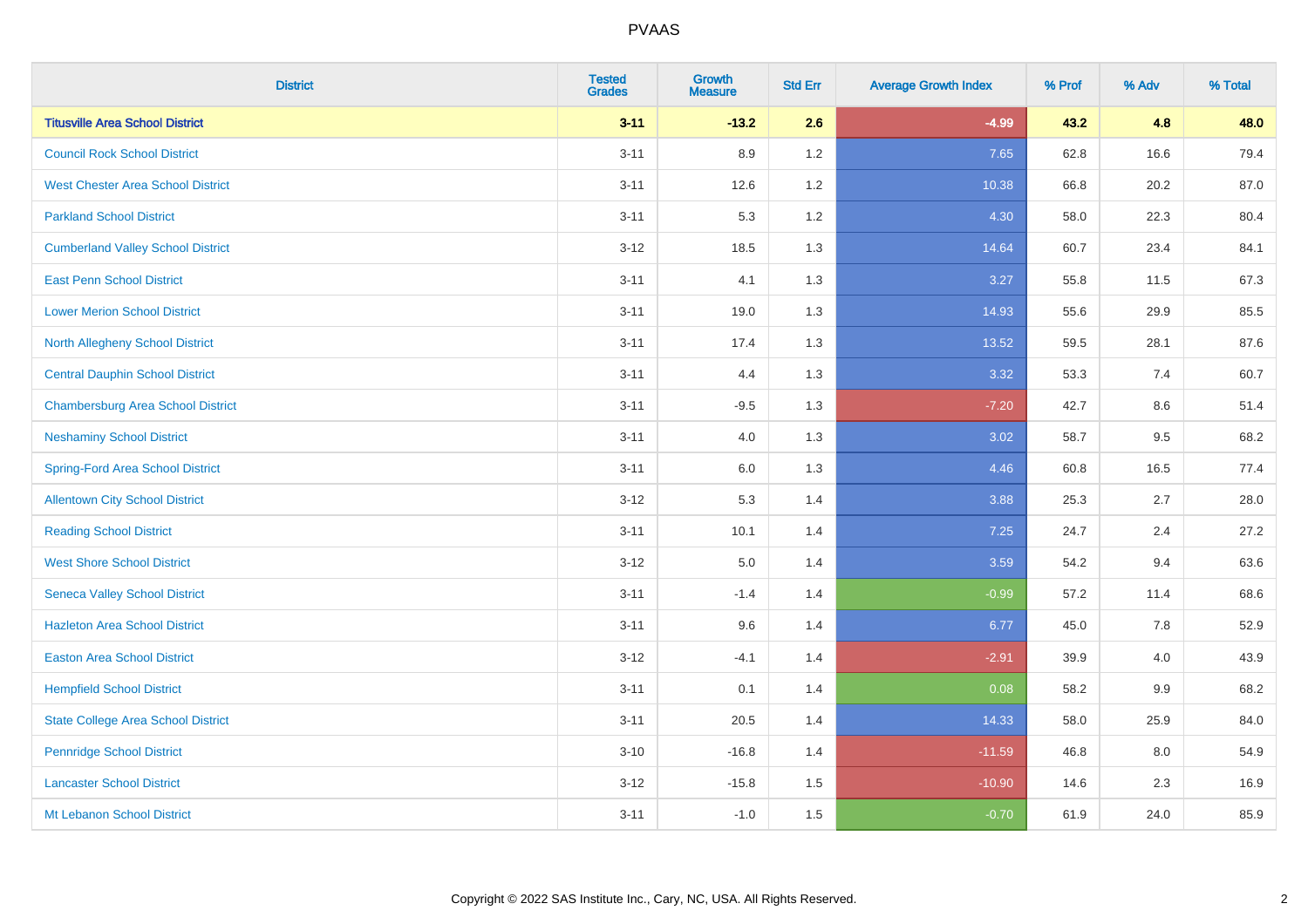| <b>District</b>                           | <b>Tested</b><br><b>Grades</b> | <b>Growth</b><br><b>Measure</b> | <b>Std Err</b> | <b>Average Growth Index</b> | % Prof | % Adv | % Total |
|-------------------------------------------|--------------------------------|---------------------------------|----------------|-----------------------------|--------|-------|---------|
| <b>Titusville Area School District</b>    | $3 - 11$                       | $-13.2$                         | 2.6            | $-4.99$                     | 43.2   | 4.8   | 48.0    |
| Pocono Mountain School District           | $3 - 12$                       | 6.8                             | 1.5            | 4.62                        | 45.8   | 5.0   | 50.7    |
| <b>Pennsbury School District</b>          | $3 - 11$                       | 11.7                            | 1.5            | 7.90                        | 60.1   | 21.3  | 81.3    |
| <b>Boyertown Area School District</b>     | $3 - 11$                       | $-4.7$                          | 1.5            | $-3.17$                     | 55.2   | 11.3  | 66.5    |
| <b>Wilson School District</b>             | $3 - 12$                       | 8.8                             | 1.5            | 5.96                        | 52.6   | 14.6  | 67.2    |
| <b>Upper Darby School District</b>        | $3 - 12$                       | 6.9                             | 1.5            | 4.62                        | 45.0   | 6.7   | 51.7    |
| <b>Souderton Area School District</b>     | $3 - 11$                       | 12.4                            | 1.5            | 8.28                        | 61.7   | 15.2  | 76.9    |
| <b>Millcreek Township School District</b> | $3 - 11$                       | 3.1                             | 1.5            | 2.06                        | 55.6   | 14.2  | 69.7    |
| <b>Haverford Township School District</b> | $3 - 11$                       | 8.0                             | 1.5            | 5.27                        | 53.0   | 25.5  | 78.6    |
| <b>Dallastown Area School District</b>    | $3 - 11$                       | 13.5                            | 1.5            | 8.84                        | 56.0   | 17.9  | 73.8    |
| Pennsylvania Cyber Charter School         | $3 - 11$                       | 11.6                            | 1.5            | 7.54                        | 46.3   | 5.0   | 51.3    |
| <b>Butler Area School District</b>        | $3 - 11$                       | $-6.5$                          | 1.5            | $-4.26$                     | 42.5   | 9.4   | 51.9    |
| <b>Erie City School District</b>          | $3 - 12$                       | $-14.5$                         | 1.6            | $-9.26$                     | 25.4   | 3.0   | 28.4    |
| East Stroudsburg Area School District     | $3 - 11$                       | 0.1                             | 1.6            | 0.05                        | 45.8   | 7.8   | 53.6    |
| <b>Hempfield Area School District</b>     | $3 - 12$                       | 4.6                             | 1.6            | 2.86                        | 53.5   | 20.1  | 73.6    |
| <b>Perkiomen Valley School District</b>   | $3 - 11$                       | $-3.5$                          | 1.6            | $-2.18$                     | 53.8   | 13.4  | 67.2    |
| Northampton Area School District          | $3 - 11$                       | 4.0                             | 1.6            | 2.51                        | 52.3   | 10.8  | 63.1    |
| <b>Norristown Area School District</b>    | $3 - 12$                       | $-12.8$                         | 1.6            | $-7.98$                     | 23.5   | 2.3   | 25.7    |
| <b>Avon Grove School District</b>         | $3 - 10$                       | 10.0                            | 1.6            | 6.26                        | 56.3   | 18.6  | 74.9    |
| <b>Manheim Township School District</b>   | $3 - 12$                       | $-0.9$                          | 1.6            | $-0.58$                     | 53.2   | 15.5  | 68.7    |
| <b>Owen J Roberts School District</b>     | $3 - 11$                       | $-12.3$                         | 1.6            | $-7.61$                     | 57.0   | 11.9  | 69.0    |
| <b>Penn Manor School District</b>         | $3 - 11$                       | $-0.4$                          | 1.6            | $-0.25$                     | 51.9   | 12.6  | 64.5    |
| <b>Canon-Mcmillan School District</b>     | $3 - 11$                       | $-0.8$                          | 1.6            | $-0.50$                     | 58.7   | 15.9  | 74.6    |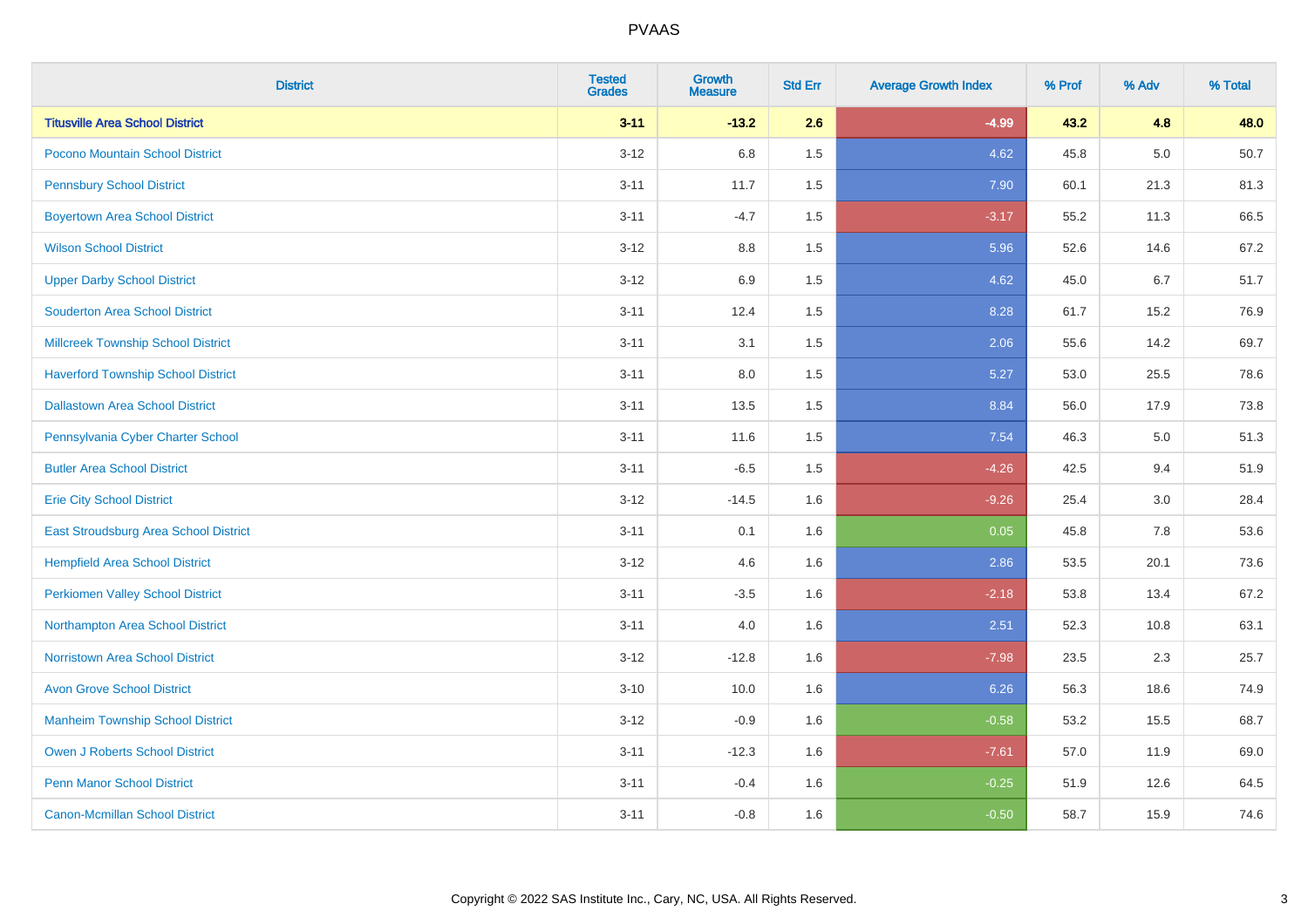| <b>District</b>                             | <b>Tested</b><br><b>Grades</b> | <b>Growth</b><br><b>Measure</b> | <b>Std Err</b> | <b>Average Growth Index</b> | % Prof | % Adv   | % Total |
|---------------------------------------------|--------------------------------|---------------------------------|----------------|-----------------------------|--------|---------|---------|
| <b>Titusville Area School District</b>      | $3 - 11$                       | $-13.2$                         | 2.6            | $-4.99$                     | 43.2   | 4.8     | 48.0    |
| <b>Bensalem Township School District</b>    | $3 - 11$                       | 1.6                             | 1.6            | 0.98                        | 38.8   | $8.3\,$ | 47.1    |
| Altoona Area School District                | $3 - 12$                       | 3.3                             | 1.6            | 1.99                        | 47.7   | 8.2     | 55.9    |
| <b>Quakertown Community School District</b> | $3 - 12$                       | $-4.4$                          | 1.6            | $-2.70$                     | 56.5   | 10.0    | 66.6    |
| <b>Cornwall-Lebanon School District</b>     | $3 - 11$                       | 8.3                             | 1.6            | 5.08                        | 47.2   | 8.4     | 55.6    |
| <b>Ridley School District</b>               | $3 - 12$                       | 10.0                            | 1.6            | 6.10                        | 45.6   | 8.2     | 53.8    |
| <b>Mifflin County School District</b>       | $3 - 11$                       | 9.1                             | 1.7            | 5.49                        | 47.1   | 6.7     | 53.8    |
| <b>Nazareth Area School District</b>        | $3 - 11$                       | $-4.7$                          | 1.7            | $-2.82$                     | 59.2   | 9.9     | 69.0    |
| <b>Garnet Valley School District</b>        | $3 - 10$                       | 10.9                            | 1.7            | 6.53                        | 67.1   | 19.0    | 86.1    |
| <b>Centennial School District</b>           | $3 - 10$                       | 7.1                             | 1.7            | 4.29                        | 50.1   | 8.7     | 58.9    |
| <b>Coatesville Area School District</b>     | $3 - 11$                       | $-4.4$                          | 1.7            | $-2.62$                     | 36.3   | 4.2     | 40.5    |
| <b>Penn-Trafford School District</b>        | $3 - 11$                       | 13.4                            | 1.7            | 7.87                        | 62.3   | 21.9    | 84.2    |
| <b>Armstrong School District</b>            | $3 - 11$                       | 2.6                             | 1.7            | 1.53                        | 51.5   | 6.1     | 57.6    |
| <b>Colonial School District</b>             | $3 - 11$                       | 14.0                            | 1.7            | 8.21                        | 60.2   | 19.6    | 79.8    |
| <b>Central York School District</b>         | $3 - 12$                       | 12.3                            | 1.7            | 7.20                        | 55.5   | 11.5    | 67.0    |
| <b>York Co School Of Technology</b>         | $9 - 12$                       | $-3.8$                          | 1.7            | $-2.22$                     | 39.1   | 5.6     | 44.7    |
| <b>Hatboro-Horsham School District</b>      | $3 - 11$                       | $-12.8$                         | 1.7            | $-7.47$                     | 45.6   | 7.2     | 52.8    |
| <b>Methacton School District</b>            | $3 - 11$                       | 2.5                             | 1.7            | 1.43                        | 62.5   | 16.4    | 79.0    |
| <b>Springfield School District</b>          | $3 - 11$                       | 13.8                            | 1.7            | 7.99                        | 60.9   | 21.5    | 82.4    |
| <b>Norwin School District</b>               | $3 - 11$                       | 18.0                            | 1.7            | 10.37                       | 58.5   | 27.0    | 85.4    |
| <b>Upper Saint Clair School District</b>    | $3 - 11$                       | 18.5                            | 1.7            | 10.65                       | 61.8   | 30.1    | 91.9    |
| <b>Governor Mifflin School District</b>     | $3 - 11$                       | 4.1                             | 1.8            | 2.33                        | 42.5   | 7.2     | 49.7    |
| <b>Bethel Park School District</b>          | $3 - 11$                       | 5.6                             | 1.8            | 3.18                        | 65.3   | 18.6    | 83.9    |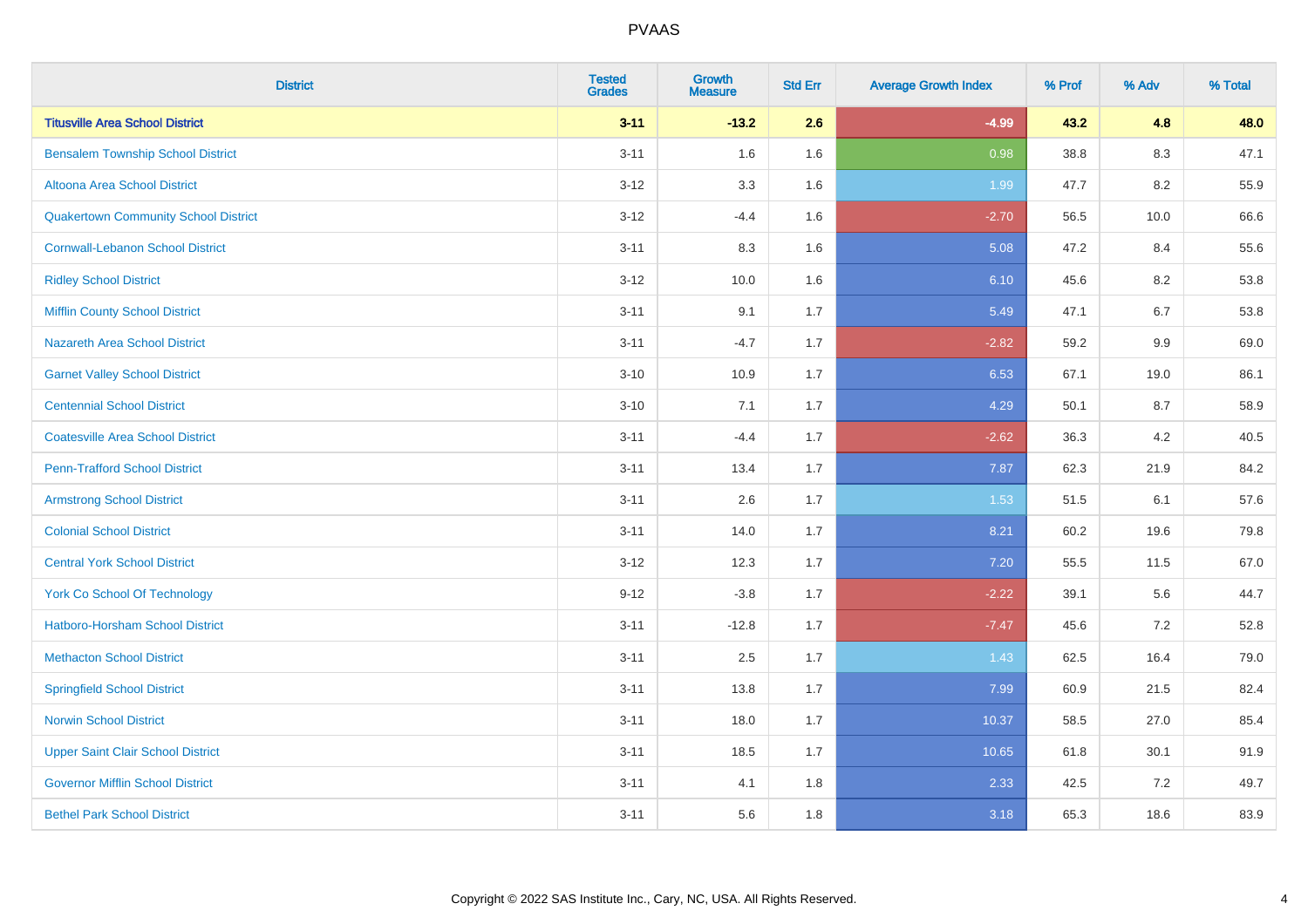| <b>District</b>                                    | <b>Tested</b><br><b>Grades</b> | Growth<br><b>Measure</b> | <b>Std Err</b> | <b>Average Growth Index</b> | % Prof | % Adv | % Total |
|----------------------------------------------------|--------------------------------|--------------------------|----------------|-----------------------------|--------|-------|---------|
| <b>Titusville Area School District</b>             | $3 - 11$                       | $-13.2$                  | 2.6            | $-4.99$                     | 43.2   | 4.8   | 48.0    |
| <b>Whitehall-Coplay School District</b>            | $3 - 11$                       | 6.1                      | 1.8            | 3.45                        | 49.3   | 7.4   | 56.6    |
| <b>Warren County School District</b>               | $3 - 11$                       | $-0.1$                   | 1.8            | $-0.06$                     | 37.2   | 5.3   | 42.6    |
| <b>Williamsport Area School District</b>           | $3 - 11$                       | 1.9                      | 1.8            | 1.04                        | 44.1   | 12.8  | 56.9    |
| Mechanicsburg Area School District                 | $3 - 11$                       | 5.9                      | 1.8            | 3.29                        | 57.2   | 13.7  | 70.9    |
| <b>Ephrata Area School District</b>                | $3 - 11$                       | 5.6                      | 1.8            | 3.12                        | 54.7   | 9.5   | 64.2    |
| <b>Upper Dublin School District</b>                | $3 - 12$                       | 15.4                     | 1.8            | 8.53                        | 60.8   | 24.8  | 85.6    |
| <b>Delaware Valley School District</b>             | $3 - 11$                       | 12.6                     | 1.8            | 6.93                        | 55.2   | 16.2  | 71.4    |
| <b>Pine-Richland School District</b>               | $3 - 11$                       | 11.5                     | 1.8            | 6.31                        | 60.6   | 24.4  | 85.0    |
| <b>Wissahickon School District</b>                 | $3 - 10$                       | 12.5                     | 1.8            | 6.85                        | 58.3   | 22.4  | 80.7    |
| <b>Peters Township School District</b>             | $3 - 11$                       | 5.0                      | 1.8            | 2.76                        | 59.8   | 26.1  | 85.9    |
| <b>Kennett Consolidated School District</b>        | $3 - 11$                       | 4.8                      | 1.8            | 2.61                        | 52.5   | 10.7  | 63.2    |
| Fox Chapel Area School District                    | $3 - 11$                       | 9.8                      | 1.8            | 5.36                        | 56.6   | 28.6  | 85.2    |
| <b>North Hills School District</b>                 | $3 - 11$                       | $-1.8$                   | 1.8            | $-0.96$                     | 59.1   | 14.1  | 73.2    |
| <b>Conestoga Valley School District</b>            | $3 - 11$                       | 8.7                      | 1.8            | 4.69                        | 60.3   | 13.5  | 73.8    |
| <b>Elizabethtown Area School District</b>          | $3 - 12$                       | $-0.9$                   | 1.9            | $-0.47$                     | 50.0   | 11.2  | 61.2    |
| <b>Shaler Area School District</b>                 | $3 - 11$                       | $-0.8$                   | 1.9            | $-0.43$                     | 49.1   | 9.6   | 58.7    |
| <b>Commonwealth Charter Academy Charter School</b> | $3 - 10$                       | 9.1                      | 1.9            | 4.90                        | 47.2   | 9.1   | 56.3    |
| <b>Warwick School District</b>                     | $3 - 11$                       | 5.2                      | 1.9            | 2.76                        | 46.4   | 17.0  | 63.3    |
| <b>South Western School District</b>               | $3-12$                         | 3.9                      | 1.9            | 2.08                        | 60.2   | 8.1   | 68.3    |
| <b>Great Valley School District</b>                | $3 - 11$                       | 15.0                     | 1.9            | 7.98                        | 50.0   | 35.0  | 85.0    |
| Palmyra Area School District                       | $3 - 11$                       | 5.6                      | 1.9            | 2.96                        | 56.4   | 15.6  | 72.0    |
| <b>Carlisle Area School District</b>               | $3 - 11$                       | $-5.3$                   | 1.9            | $-2.81$                     | 54.0   | 6.3   | 60.3    |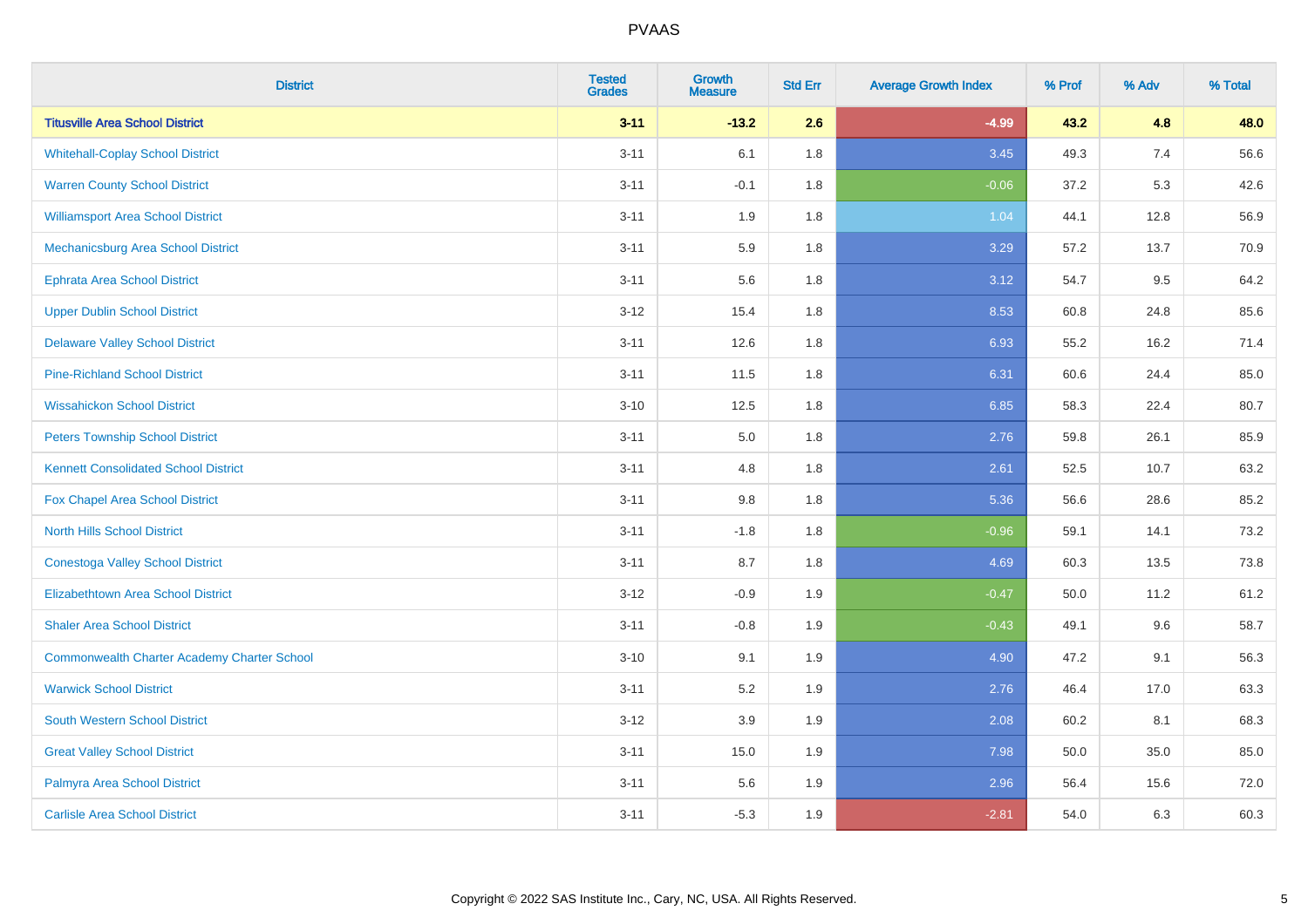| <b>District</b>                           | <b>Tested</b><br><b>Grades</b> | <b>Growth</b><br><b>Measure</b> | <b>Std Err</b> | <b>Average Growth Index</b> | % Prof | % Adv   | % Total |
|-------------------------------------------|--------------------------------|---------------------------------|----------------|-----------------------------|--------|---------|---------|
| <b>Titusville Area School District</b>    | $3 - 11$                       | $-13.2$                         | 2.6            | $-4.99$                     | 43.2   | 4.8     | 48.0    |
| <b>Waynesboro Area School District</b>    | $3 - 12$                       | $-6.1$                          | 1.9            | $-3.20$                     | 50.0   | $6.8\,$ | 56.8    |
| <b>Baldwin-Whitehall School District</b>  | $3 - 11$                       | 1.8                             | 1.9            | 0.94                        | 58.6   | 8.6     | 67.1    |
| <b>Muhlenberg School District</b>         | $3 - 10$                       | 4.0                             | 1.9            | 2.10                        | 34.2   | 2.6     | 36.8    |
| <b>Oxford Area School District</b>        | $3 - 11$                       | $-4.3$                          | 1.9            | $-2.26$                     | 41.3   | 8.0     | 49.3    |
| <b>Abington School District</b>           | $3 - 10$                       | $-11.5$                         | 1.9            | $-6.00$                     | 56.2   | 11.6    | 67.8    |
| <b>Exeter Township School District</b>    | $3 - 11$                       | $-10.4$                         | 1.9            | $-5.44$                     | 50.6   | 2.7     | 53.3    |
| <b>Stroudsburg Area School District</b>   | $3 - 11$                       | $5.5\,$                         | 1.9            | 2.88                        | 48.1   | 4.2     | 52.3    |
| <b>Lebanon School District</b>            | $3 - 11$                       | $-1.6$                          | 1.9            | $-0.80$                     | 24.4   | 2.6     | 27.0    |
| <b>Franklin Regional School District</b>  | $3 - 11$                       | 2.0                             | 1.9            | 1.02                        | 66.7   | 15.5    | 82.1    |
| Penn-Delco School District                | $3 - 11$                       | $-6.8$                          | 1.9            | $-3.51$                     | 46.6   | 3.2     | 49.8    |
| <b>Moon Area School District</b>          | $3 - 11$                       | 8.2                             | 1.9            | 4.25                        | 58.7   | 18.5    | 77.2    |
| <b>Shippensburg Area School District</b>  | $3 - 11$                       | 9.3                             | 1.9            | 4.84                        | 53.1   | 10.2    | 63.3    |
| <b>Greater Latrobe School District</b>    | $3 - 11$                       | 0.6                             | 1.9            | 0.31                        | 55.5   | 14.1    | 69.5    |
| <b>Lower Dauphin School District</b>      | $3 - 11$                       | 0.6                             | 1.9            | 0.33                        | 49.2   | 12.6    | 61.8    |
| South Fayette Township School District    | $3 - 11$                       | 1.7                             | 2.0            | 0.88                        | 61.0   | 26.5    | 87.6    |
| Northern York County School District      | $3 - 11$                       | 15.6                            | 2.0            | 7.98                        | 57.4   | 11.5    | 68.8    |
| Northeastern York School District         | $3 - 11$                       | 5.9                             | 2.0            | 3.03                        | 51.1   | 16.6    | 67.6    |
| <b>Bristol Township School District</b>   | $3 - 11$                       | $-13.9$                         | 2.0            | $-7.05$                     | 31.0   | 3.7     | 34.7    |
| Daniel Boone Area School District         | $3 - 12$                       | 5.7                             | 2.0            | 2.88                        | 51.0   | 11.5    | 62.6    |
| <b>Solanco School District</b>            | $3 - 11$                       | $-11.0$                         | 2.0            | $-5.55$                     | 41.6   | 4.5     | 46.1    |
| <b>Lampeter-Strasburg School District</b> | $3 - 12$                       | $-8.6$                          | 2.0            | $-4.33$                     | 55.1   | 9.8     | 64.8    |
| <b>Bangor Area School District</b>        | $3 - 12$                       | $-0.9$                          | 2.0            | $-0.43$                     | 44.3   | 4.7     | 49.0    |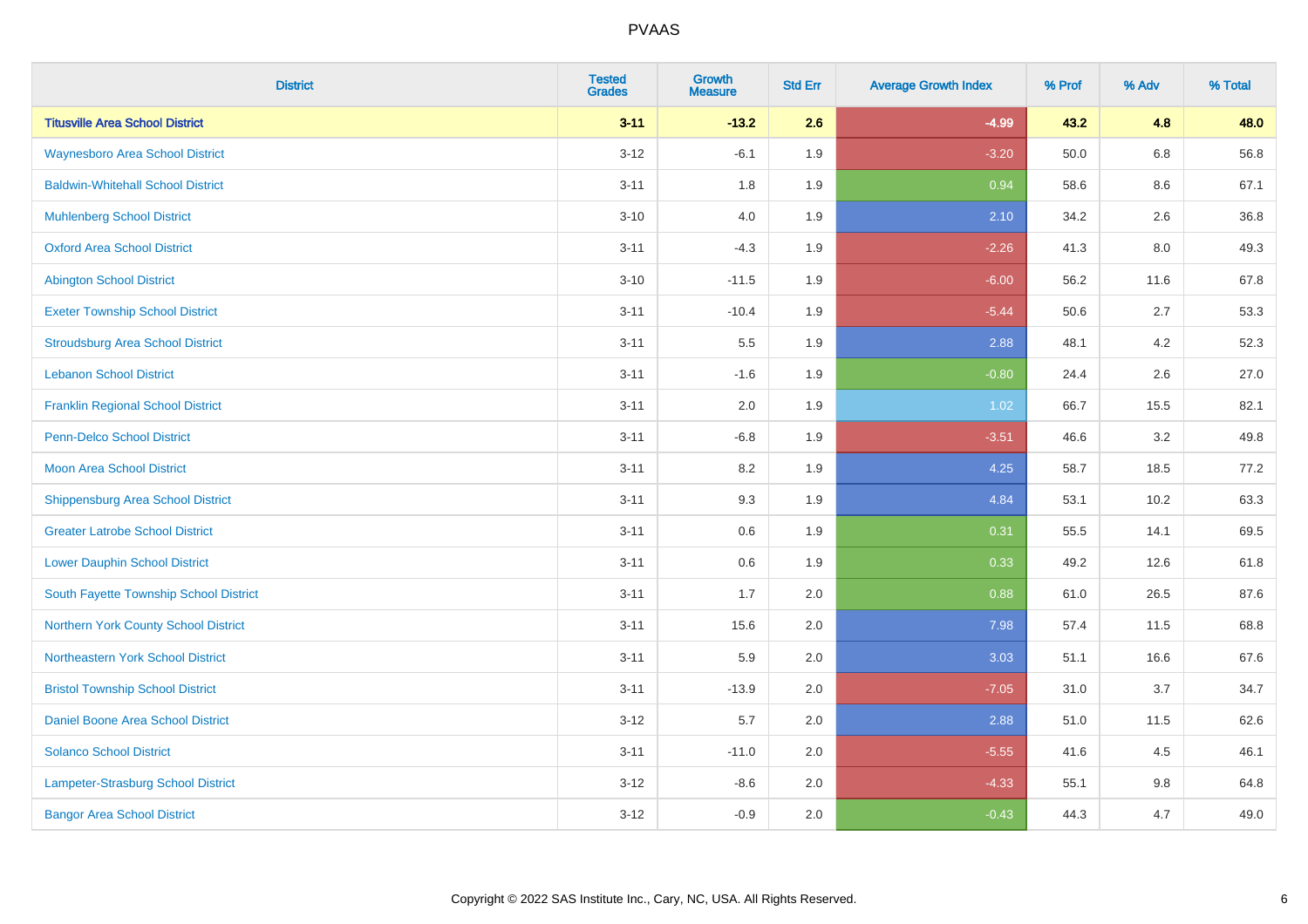| <b>District</b>                             | <b>Tested</b><br><b>Grades</b> | Growth<br><b>Measure</b> | <b>Std Err</b> | <b>Average Growth Index</b> | % Prof | % Adv | % Total |
|---------------------------------------------|--------------------------------|--------------------------|----------------|-----------------------------|--------|-------|---------|
| <b>Titusville Area School District</b>      | $3 - 11$                       | $-13.2$                  | 2.6            | $-4.99$                     | 43.2   | 4.8   | 48.0    |
| <b>Conewago Valley School District</b>      | $3 - 12$                       | $-0.9$                   | 2.0            | $-0.45$                     | 51.7   | 9.6   | 61.3    |
| <b>Pleasant Valley School District</b>      | $3 - 11$                       | 3.1                      | 2.0            | 1.57                        | 57.2   | 5.5   | 62.8    |
| <b>Kiski Area School District</b>           | $3 - 11$                       | $-3.7$                   | 2.0            | $-1.86$                     | 57.4   | 10.4  | 67.8    |
| <b>Connellsville Area School District</b>   | $3 - 11$                       | 6.1                      | 2.0            | 3.05                        | 45.4   | 7.8   | 53.2    |
| <b>Trinity Area School District</b>         | $3 - 11$                       | $-5.4$                   | 2.0            | $-2.71$                     | 48.3   | 11.8  | 60.1    |
| <b>Upper Merion Area School District</b>    | $3 - 11$                       | 15.3                     | 2.0            | 7.62                        | 59.3   | 19.3  | 78.6    |
| <b>Derry Township School District</b>       | $3 - 10$                       | 12.8                     | 2.0            | 6.39                        | 54.8   | 25.8  | 80.6    |
| <b>Chartiers Valley School District</b>     | $3 - 11$                       | $-1.7$                   | 2.0            | $-0.81$                     | 54.7   | 8.4   | 63.1    |
| <b>Dubois Area School District</b>          | $3 - 11$                       | $-6.2$                   | 2.0            | $-3.07$                     | 50.9   | 13.4  | 64.3    |
| <b>Pottsgrove School District</b>           | $3 - 11$                       | 2.8                      | 2.0            | 1.35                        | 44.0   | 10.0  | 53.9    |
| <b>Cocalico School District</b>             | $3 - 11$                       | 10.6                     | 2.0            | 5.18                        | 50.8   | 14.1  | 64.8    |
| <b>Keystone Central School District</b>     | $3 - 11$                       | $-5.1$                   | 2.0            | $-2.46$                     | 44.7   | 4.6   | 49.4    |
| <b>Dover Area School District</b>           | $3-12$                         | 6.0                      | 2.1            | 2.94                        | 52.2   | 6.0   | 58.2    |
| <b>Upper Perkiomen School District</b>      | $3 - 11$                       | 22.1                     | 2.1            | 10.74                       | 57.7   | 13.2  | 70.9    |
| <b>York Suburban School District</b>        | $3 - 11$                       | 10.1                     | 2.1            | 4.91                        | 53.5   | 27.8  | 81.3    |
| <b>Mars Area School District</b>            | $3 - 10$                       | 5.7                      | 2.1            | 2.75                        | 57.9   | 18.2  | 76.1    |
| Southern York County School District        | $3 - 11$                       | 14.2                     | 2.1            | 6.91                        | 55.1   | 18.1  | 73.1    |
| <b>Cheltenham School District</b>           | $3 - 11$                       | $-1.4$                   | 2.1            | $-0.67$                     | 46.1   | 10.0  | 56.1    |
| <b>West Allegheny School District</b>       | $3-12$                         | 4.0                      | 2.1            | 1.96                        | 63.1   | 15.7  | 78.8    |
| <b>Hollidaysburg Area School District</b>   | $3 - 11$                       | 6.0                      | 2.1            | 2.88                        | 57.1   | 12.3  | 69.4    |
| <b>Radnor Township School District</b>      | $3 - 12$                       | 1.0                      | 2.1            | 0.50                        | 65.0   | 23.2  | 88.2    |
| <b>West Jefferson Hills School District</b> | $3 - 11$                       | 1.8                      | 2.1            | 0.88                        | 55.7   | 20.8  | 76.4    |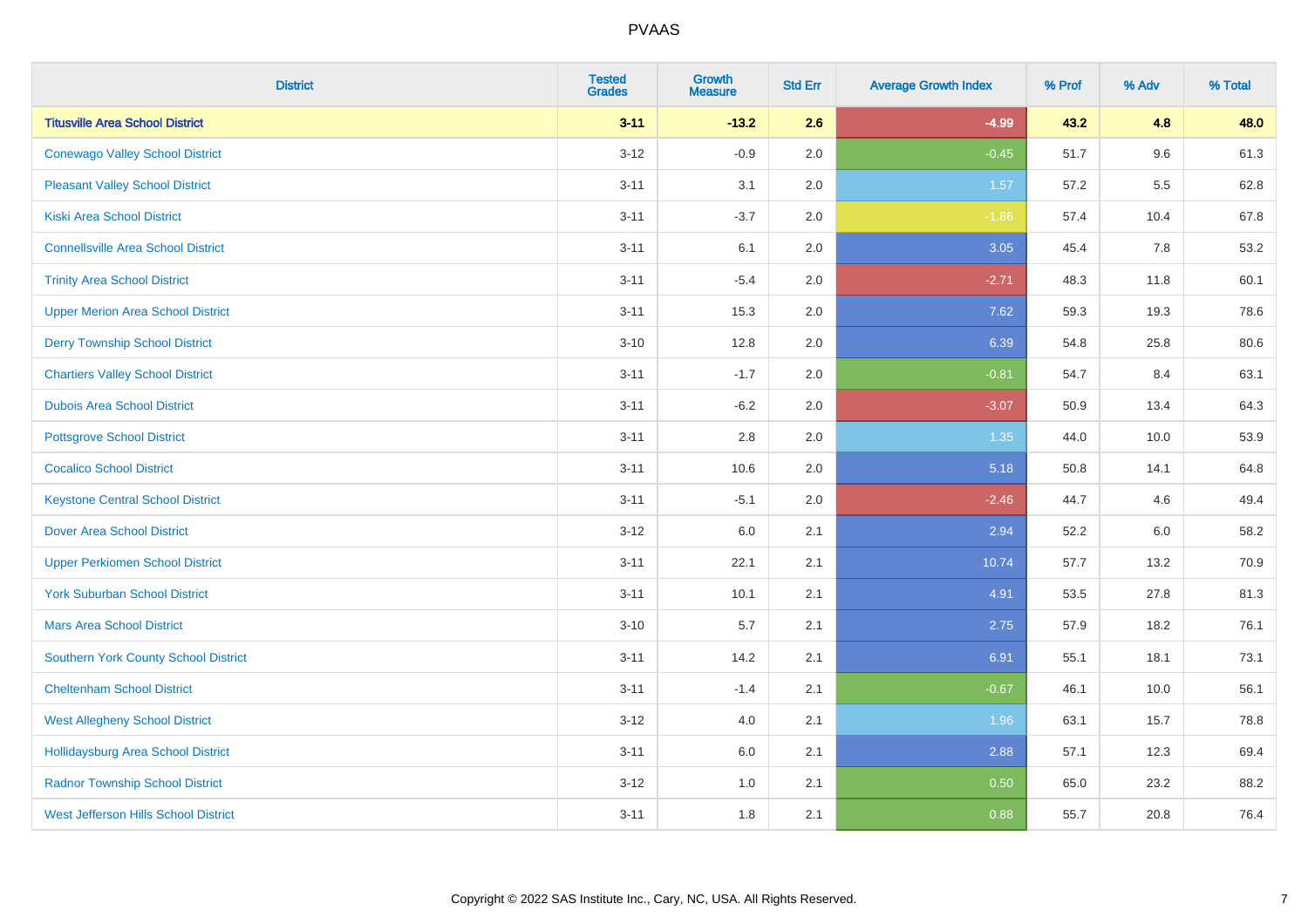| <b>District</b>                                 | <b>Tested</b><br><b>Grades</b> | <b>Growth</b><br><b>Measure</b> | <b>Std Err</b> | <b>Average Growth Index</b> | % Prof | % Adv   | % Total |
|-------------------------------------------------|--------------------------------|---------------------------------|----------------|-----------------------------|--------|---------|---------|
| <b>Titusville Area School District</b>          | $3 - 11$                       | $-13.2$                         | 2.6            | $-4.99$                     | 43.2   | 4.8     | 48.0    |
| <b>Montour School District</b>                  | $3 - 11$                       | $-1.8$                          | 2.1            | $-0.88$                     | 61.4   | 15.1    | 76.5    |
| <b>William Penn School District</b>             | $3 - 12$                       | 8.3                             | 2.1            | 3.99                        | 35.6   | $3.0\,$ | 38.7    |
| Phoenixville Area School District               | $3 - 11$                       | $-1.7$                          | 2.1            | $-0.83$                     | 59.9   | 10.6    | 70.5    |
| <b>Spring Grove Area School District</b>        | $3 - 11$                       | 5.6                             | 2.1            | 2.68                        | 55.1   | 15.0    | 70.1    |
| <b>Gettysburg Area School District</b>          | $3 - 11$                       | $-4.0$                          | 2.1            | $-1.89$                     | 45.3   | 14.0    | 59.3    |
| <b>Manheim Central School District</b>          | $3 - 11$                       | 2.1                             | 2.1            | 1.01                        | 53.2   | 11.6    | 64.8    |
| <b>Interboro School District</b>                | $3 - 12$                       | $-7.3$                          | 2.1            | $-3.43$                     | 46.6   | 4.8     | 51.4    |
| <b>York City School District</b>                | $3 - 12$                       | $-28.9$                         | 2.1            | $-13.59$                    | 6.0    | $0.3\,$ | 6.2     |
| <b>Harrisburg City School District</b>          | $3 - 11$                       | $-0.4$                          | 2.1            | $-0.19$                     | 15.1   | 0.4     | 15.5    |
| <b>Twin Valley School District</b>              | $3-12$                         | $-3.6$                          | 2.1            | $-1.69$                     | 49.6   | 7.1     | 56.8    |
| Juniata County School District                  | $3-12$                         | $-4.9$                          | 2.1            | $-2.26$                     | 38.5   | 2.9     | 41.4    |
| <b>Hampton Township School District</b>         | $3 - 11$                       | 5.1                             | 2.2            | 2.35                        | 54.0   | 28.2    | 82.2    |
| <b>Fleetwood Area School District</b>           | $3 - 10$                       | 12.2                            | 2.2            | 5.68                        | 53.5   | 11.6    | 65.2    |
| Pennsylvania Leadership Charter School          | $3 - 11$                       | 4.6                             | 2.2            | 2.13                        | 55.4   | 11.2    | 66.7    |
| <b>Abington Heights School District</b>         | $3 - 11$                       | 13.5                            | 2.2            | 6.27                        | 58.3   | 16.2    | 74.5    |
| <b>Crawford Central School District</b>         | $3 - 11$                       | $-4.7$                          | 2.2            | $-2.15$                     | 40.6   | 10.5    | 51.1    |
| <b>Lower Moreland Township School District</b>  | $3 - 11$                       | 2.0                             | 2.2            | 0.95                        | 62.8   | 17.0    | 79.8    |
| <b>Upper Moreland Township School District</b>  | $3 - 11$                       | $-5.0$                          | 2.2            | $-2.31$                     | 57.9   | 4.0     | 61.9    |
| <b>Eastern Lancaster County School District</b> | $3 - 12$                       | 4.5                             | 2.2            | 2.09                        | 46.3   | 11.4    | 57.6    |
| <b>Plum Borough School District</b>             | $3 - 11$                       | $-11.3$                         | 2.2            | $-5.19$                     | 51.1   | 9.0     | 60.1    |
| <b>Greencastle-Antrim School District</b>       | $3 - 11$                       | $-3.0$                          | 2.2            | $-1.36$                     | 62.4   | 9.9     | 72.3    |
| <b>Bellefonte Area School District</b>          | $3 - 11$                       | $-0.4$                          | 2.2            | $-0.17$                     | 47.6   | 10.6    | 58.2    |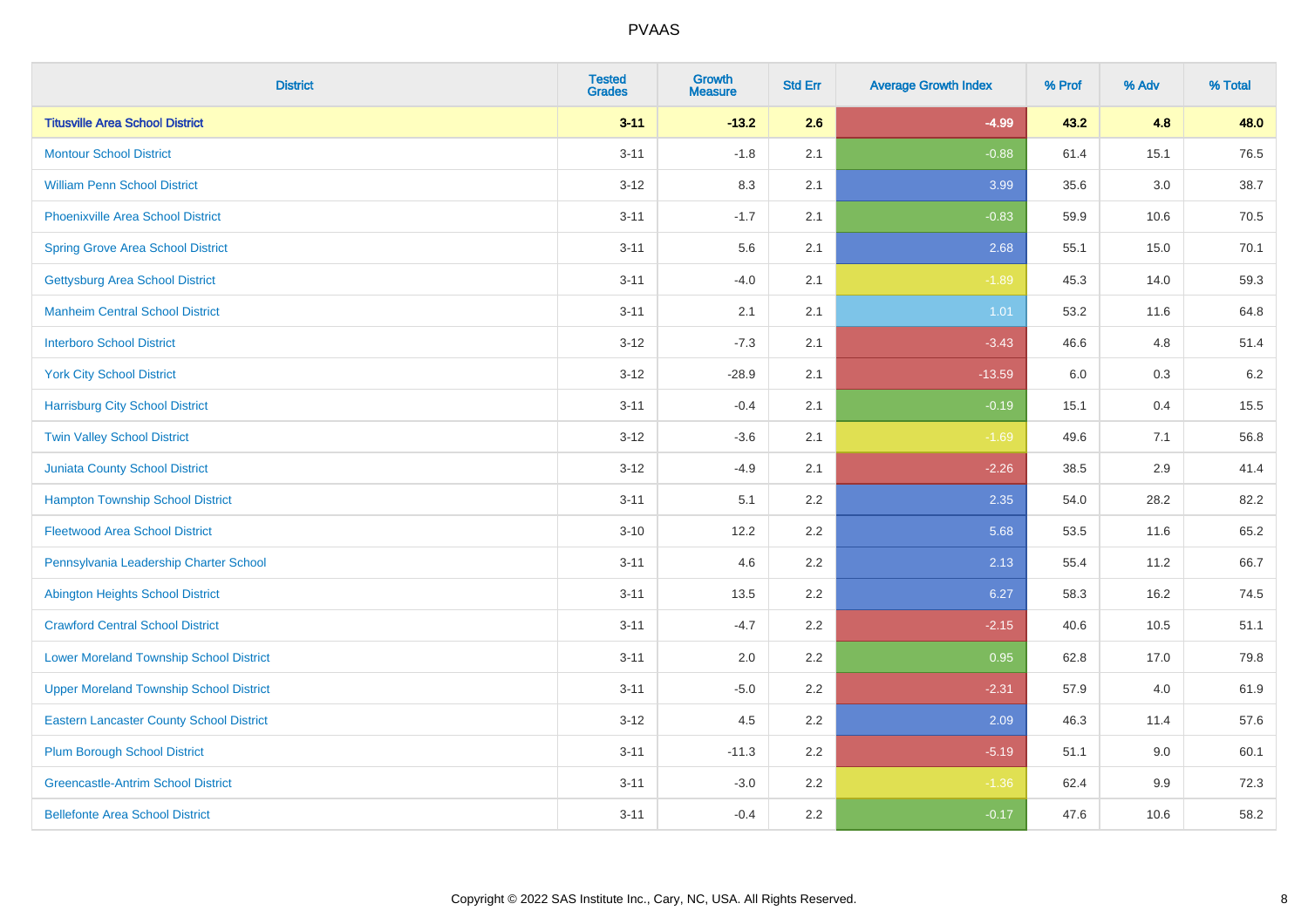| <b>District</b>                               | <b>Tested</b><br><b>Grades</b> | <b>Growth</b><br><b>Measure</b> | <b>Std Err</b> | <b>Average Growth Index</b> | % Prof | % Adv | % Total |
|-----------------------------------------------|--------------------------------|---------------------------------|----------------|-----------------------------|--------|-------|---------|
| <b>Titusville Area School District</b>        | $3 - 11$                       | $-13.2$                         | 2.6            | $-4.99$                     | 43.2   | 4.8   | 48.0    |
| <b>Gateway School District</b>                | $3 - 11$                       | $0.8\,$                         | 2.2            | 0.38                        | 52.1   | 13.8  | 65.9    |
| <b>Penncrest School District</b>              | $3 - 11$                       | 5.7                             | 2.2            | 2.57                        | 47.2   | 7.1   | 54.3    |
| <b>New Foundations Charter School</b>         | $3 - 11$                       | 5.4                             | 2.2            | 2.41                        | 47.2   | 2.5   | 49.8    |
| <b>Dallas School District</b>                 | $3 - 11$                       | $-2.5$                          | 2.2            | $-1.12$                     | 54.9   | 7.6   | 62.4    |
| <b>Eastern Lebanon County School District</b> | $3 - 11$                       | 8.6                             | 2.2            | 3.84                        | 48.8   | 11.4  | 60.3    |
| <b>Conrad Weiser Area School District</b>     | $3 - 11$                       | 3.6                             | 2.2            | 1.63                        | 52.1   | 2.1   | 54.2    |
| <b>Tunkhannock Area School District</b>       | $3 - 11$                       | 2.3                             | 2.2            | 1.01                        | 44.9   | 9.6   | 54.6    |
| <b>Lehighton Area School District</b>         | $3 - 11$                       | $-1.6$                          | 2.3            | $-0.70$                     | 51.1   | 5.6   | 56.7    |
| <b>Blue Mountain School District</b>          | $3 - 10$                       | $-5.8$                          | 2.3            | $-2.56$                     | 46.6   | 8.5   | 55.1    |
| Southern Lehigh School District               | $3 - 11$                       | $-0.4$                          | 2.3            | $-0.17$                     | 66.1   | 11.9  | 78.0    |
| <b>Pottsville Area School District</b>        | $3 - 12$                       | 4.4                             | 2.3            | 1.94                        | 44.8   | 5.4   | 50.2    |
| <b>Somerset Area School District</b>          | $3 - 11$                       | $-4.4$                          | 2.3            | $-1.93$                     | 44.4   | 14.9  | 59.3    |
| <b>Tuscarora School District</b>              | $3 - 11$                       | $-0.6$                          | 2.3            | $-0.27$                     | 45.1   | 8.1   | 53.2    |
| 21st Century Cyber Charter School             | $6 - 12$                       | 5.7                             | 2.3            | 2.50                        | 56.7   | 8.3   | 65.0    |
| <b>Wallenpaupack Area School District</b>     | $3 - 11$                       | $-7.1$                          | 2.3            | $-3.09$                     | 40.8   | 2.4   | 43.1    |
| <b>Indiana Area School District</b>           | $3 - 11$                       | $-5.3$                          | 2.3            | $-2.28$                     | 47.6   | 18.4  | 66.1    |
| <b>Chichester School District</b>             | $3 - 11$                       | $-2.7$                          | 2.3            | $-1.17$                     | 44.6   | 6.6   | 51.2    |
| <b>West York Area School District</b>         | $3 - 12$                       | 3.2                             | 2.3            | 1.38                        | 53.8   | 4.4   | 58.2    |
| Selinsgrove Area School District              | $3 - 12$                       | 8.3                             | 2.3            | 3.54                        | 56.8   | 10.0  | 66.8    |
| Lehigh Valley Academy Regional Charter School | $3 - 11$                       | 0.7                             | 2.3            | 0.32                        | 46.3   | 5.0   | 51.4    |
| <b>Blackhawk School District</b>              | $3 - 11$                       | 4.7                             | 2.3            | 2.01                        | 55.8   | 8.8   | 64.6    |
| Northwestern Lehigh School District           | $3 - 11$                       | 2.2                             | 2.3            | 0.93                        | 53.3   | 9.7   | 63.0    |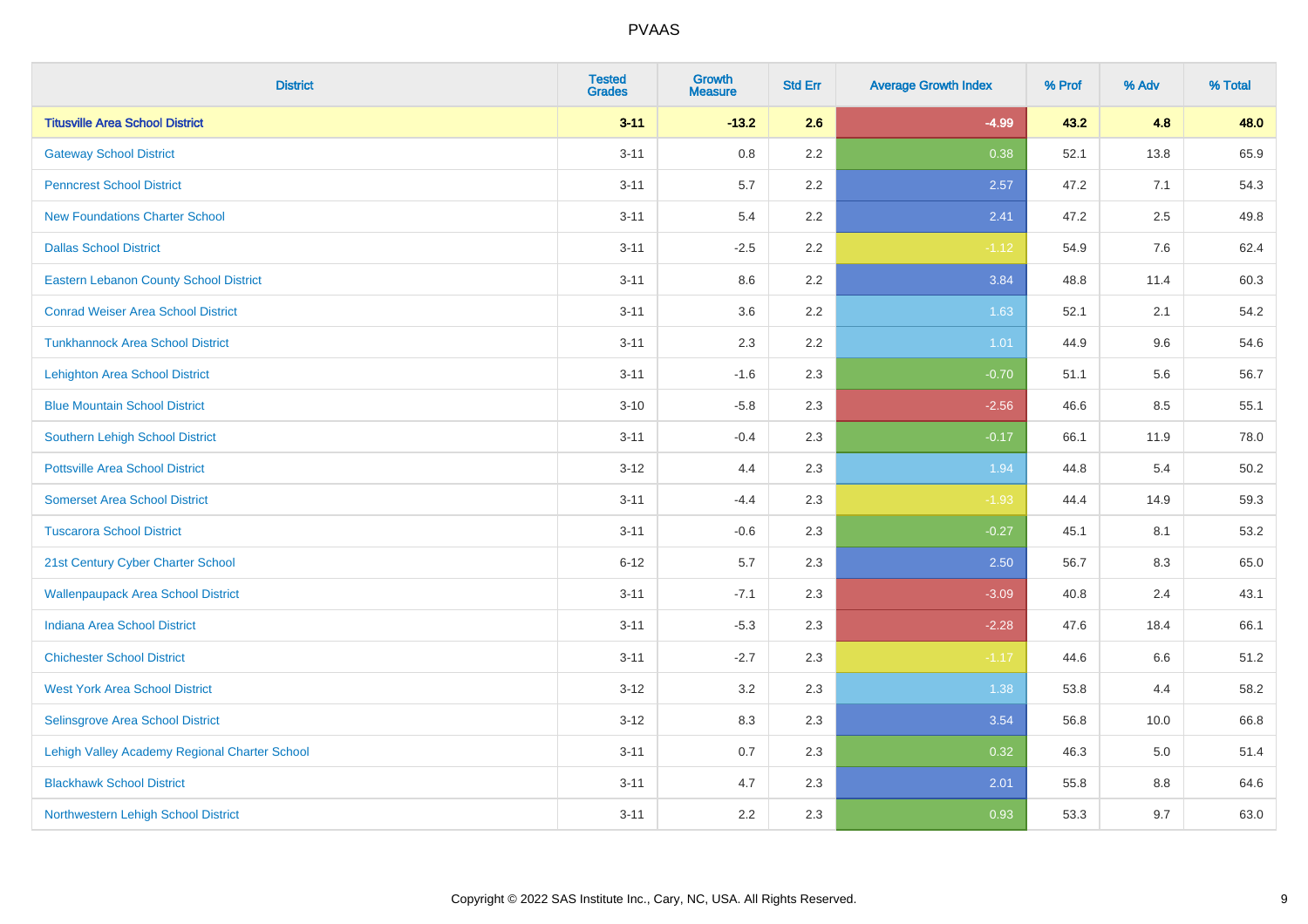| <b>District</b>                               | <b>Tested</b><br><b>Grades</b> | <b>Growth</b><br><b>Measure</b> | <b>Std Err</b> | <b>Average Growth Index</b> | % Prof | % Adv   | % Total |
|-----------------------------------------------|--------------------------------|---------------------------------|----------------|-----------------------------|--------|---------|---------|
| <b>Titusville Area School District</b>        | $3 - 11$                       | $-13.2$                         | 2.6            | $-4.99$                     | 43.2   | 4.8     | 48.0    |
| <b>Crestwood School District</b>              | $3 - 11$                       | $-0.4$                          | 2.4            | $-0.17$                     | 57.4   | 17.0    | 74.4    |
| <b>Greensburg Salem School District</b>       | $3 - 11$                       | $-4.4$                          | 2.4            | $-1.88$                     | 47.6   | 4.9     | 52.4    |
| <b>Scranton School District</b>               | $3 - 12$                       | $-2.9$                          | 2.4            | $-1.22$                     | 45.6   | 3.6     | 49.1    |
| <b>Laurel Highlands School District</b>       | $3 - 11$                       | 4.3                             | 2.4            | 1.81                        | 44.9   | 9.6     | 54.5    |
| <b>Rose Tree Media School District</b>        | $3 - 10$                       | $-25.6$                         | 2.4            | $-10.76$                    | 54.8   | 6.4     | 61.2    |
| Octorara Area School District                 | $3 - 11$                       | 9.1                             | 2.4            | 3.82                        | 52.1   | 8.5     | 60.6    |
| <b>Wyoming Valley West School District</b>    | $3 - 11$                       | $-2.2$                          | 2.4            | $-0.91$                     | 49.4   | 3.0     | 52.4    |
| <b>Pottstown School District</b>              | $3 - 12$                       | $-4.0$                          | 2.4            | $-1.68$                     | 29.8   | 1.2     | 31.0    |
| <b>Hermitage School District</b>              | $3 - 12$                       | 3.8                             | 2.4            | 1.60                        | 57.5   | 9.3     | 66.8    |
| South Eastern School District                 | $3 - 11$                       | 0.9                             | 2.4            | 0.39                        | 54.8   | 6.6     | 61.4    |
| <b>Bradford Area School District</b>          | $3-12$                         | $-9.3$                          | 2.4            | $-3.87$                     | 45.8   | 8.3     | 54.2    |
| <b>Wallingford-Swarthmore School District</b> | $3 - 10$                       | 0.9                             | 2.4            | 0.38                        | 64.4   | 22.7    | 87.1    |
| <b>North Schuylkill School District</b>       | $3 - 11$                       | $-1.0$                          | 2.4            | $-0.42$                     | 41.8   | 5.1     | 46.8    |
| <b>Mckeesport Area School District</b>        | $3 - 12$                       | 9.0                             | 2.4            | 3.72                        | 31.0   | 4.5     | 35.5    |
| <b>Donegal School District</b>                | $3 - 12$                       | 3.1                             | 2.4            | 1.29                        | 60.6   | 9.1     | 69.7    |
| <b>Grove City Area School District</b>        | $3 - 12$                       | 5.1                             | 2.4            | 2.09                        | 36.4   | 16.5    | 52.8    |
| <b>New Castle Area School District</b>        | $3 - 12$                       | $-6.4$                          | 2.4            | $-2.66$                     | 32.5   | 4.3     | 36.8    |
| <b>Wayne Highlands School District</b>        | $3 - 11$                       | 7.8                             | 2.4            | 3.23                        | 52.3   | 13.1    | 65.4    |
| Albert Gallatin Area School District          | $3 - 11$                       | $-0.8$                          | 2.4            | $-0.32$                     | 54.5   | 10.0    | 64.6    |
| <b>Marple Newtown School District</b>         | $3 - 11$                       | 2.0                             | 2.4            | 0.81                        | 57.6   | 12.8    | 70.4    |
| <b>Universal Audenried Charter School</b>     | $9 - 11$                       | $-5.8$                          | 2.4            | $-2.40$                     | 14.6   | $0.0\,$ | 14.6    |
| <b>Ringgold School District</b>               | $3 - 11$                       | $-14.7$                         | 2.4            | $-6.04$                     | 41.5   | 7.9     | 49.4    |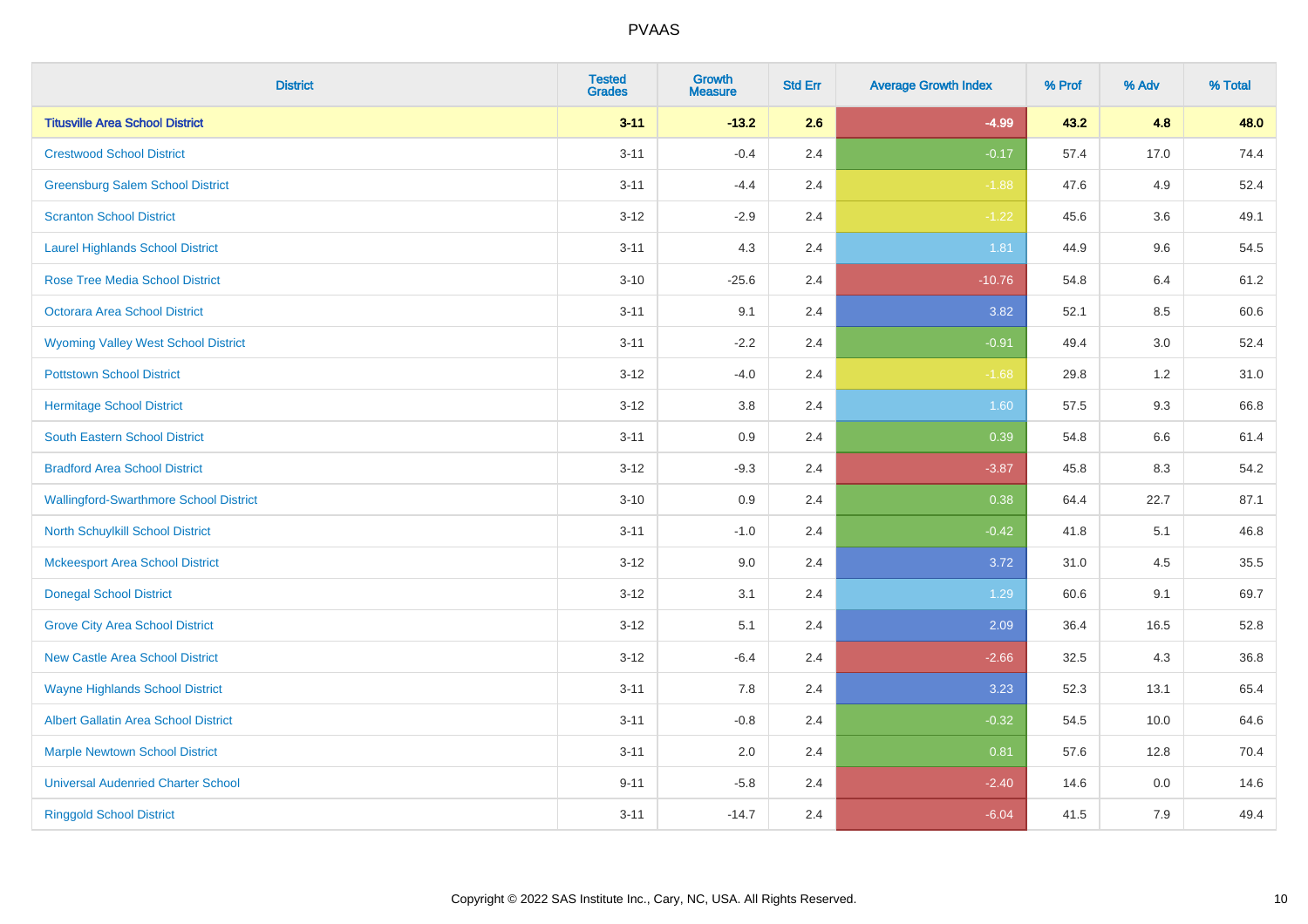| <b>District</b>                                                       | <b>Tested</b><br><b>Grades</b> | <b>Growth</b><br><b>Measure</b> | <b>Std Err</b> | <b>Average Growth Index</b> | % Prof | % Adv | % Total |
|-----------------------------------------------------------------------|--------------------------------|---------------------------------|----------------|-----------------------------|--------|-------|---------|
| <b>Titusville Area School District</b>                                | $3 - 11$                       | $-13.2$                         | 2.6            | $-4.99$                     | 43.2   | 4.8   | 48.0    |
| <b>Valley View School District</b>                                    | $3 - 11$                       | 18.1                            | 2.4            | 7.42                        | 53.7   | 14.7  | 68.4    |
| <b>Central Valley School District</b>                                 | $3 - 10$                       | 4.8                             | 2.4            | 1.98                        | 56.9   | 9.0   | 65.9    |
| <b>Beaver Area School District</b>                                    | $3 - 10$                       | 4.7                             | 2.4            | 1.94                        | 57.4   | 16.8  | 74.2    |
| <b>Big Spring School District</b>                                     | $3 - 11$                       | $-9.8$                          | 2.4            | $-4.00$                     | 38.6   | 8.9   | 47.5    |
| <b>Elizabeth Forward School District</b>                              | $3 - 11$                       | $-8.4$                          | 2.4            | $-3.41$                     | 51.7   | 4.0   | 55.7    |
| Northern Lebanon School District                                      | $3 - 11$                       | 0.4                             | 2.5            | 0.15                        | 28.0   | 3.0   | 31.0    |
| South Williamsport Area School District                               | $3 - 10$                       | $-5.7$                          | 2.5            | $-2.30$                     | 45.5   | 4.5   | 50.0    |
| Hamburg Area School District                                          | $3 - 11$                       | 8.9                             | 2.5            | 3.63                        | 43.5   | 8.2   | 51.7    |
| East Pennsboro Area School District                                   | $3 - 11$                       | $-4.2$                          | 2.5            | $-1.71$                     | 60.8   | 8.5   | 69.3    |
| <b>Littlestown Area School District</b>                               | $3 - 11$                       | 11.4                            | 2.5            | 4.62                        | 55.2   | 10.4  | 65.6    |
| <b>Saucon Valley School District</b>                                  | $3 - 11$                       | 14.7                            | 2.5            | 5.98                        | 48.7   | 20.2  | 69.0    |
| Esperanza Academy Charter School                                      | $4 - 11$                       | 4.0                             | 2.5            | 1.61                        | 32.4   | 0.7   | 33.1    |
| <b>Fort Leboeuf School District</b>                                   | $3 - 11$                       | 11.7                            | 2.5            | 4.73                        | 48.5   | 21.1  | 69.6    |
| <b>Milton Area School District</b>                                    | $3 - 11$                       | $-8.7$                          | 2.5            | $-3.52$                     | 45.4   | 6.9   | 52.3    |
| <b>Freeport Area School District</b>                                  | $3 - 10$                       | 9.7                             | 2.5            | 3.91                        | 57.5   | 17.8  | 75.3    |
| <b>Bucks County Technical High School</b>                             | $9 - 10$                       | $-12.0$                         | 2.5            | $-4.84$                     | 35.9   | 3.2   | 39.2    |
| Preparatory Charter School Of Mathematics, Science, Tech, And Careers | $9 - 10$                       | $-4.0$                          | 2.5            | $-1.59$                     | 15.0   | 0.0   | 15.0    |
| <b>Shikellamy School District</b>                                     | $3 - 10$                       | $-22.3$                         | 2.5            | $-8.92$                     | 33.3   | 6.1   | 39.5    |
| <b>West Perry School District</b>                                     | $3 - 11$                       | 12.5                            | 2.5            | 4.99                        | 56.6   | 8.4   | 65.0    |
| <b>Tyrone Area School District</b>                                    | $3-12$                         | 19.7                            | 2.5            | 7.87                        | 60.4   | 16.7  | 77.1    |
| Mifflinburg Area School District                                      | $3 - 11$                       | $-15.8$                         | 2.5            | $-6.30$                     | 42.4   | 4.0   | 46.4    |
| <b>Collegium Charter School</b>                                       | $3 - 10$                       | 5.9                             | 2.5            | 2.33                        | 38.1   | 7.9   | 46.0    |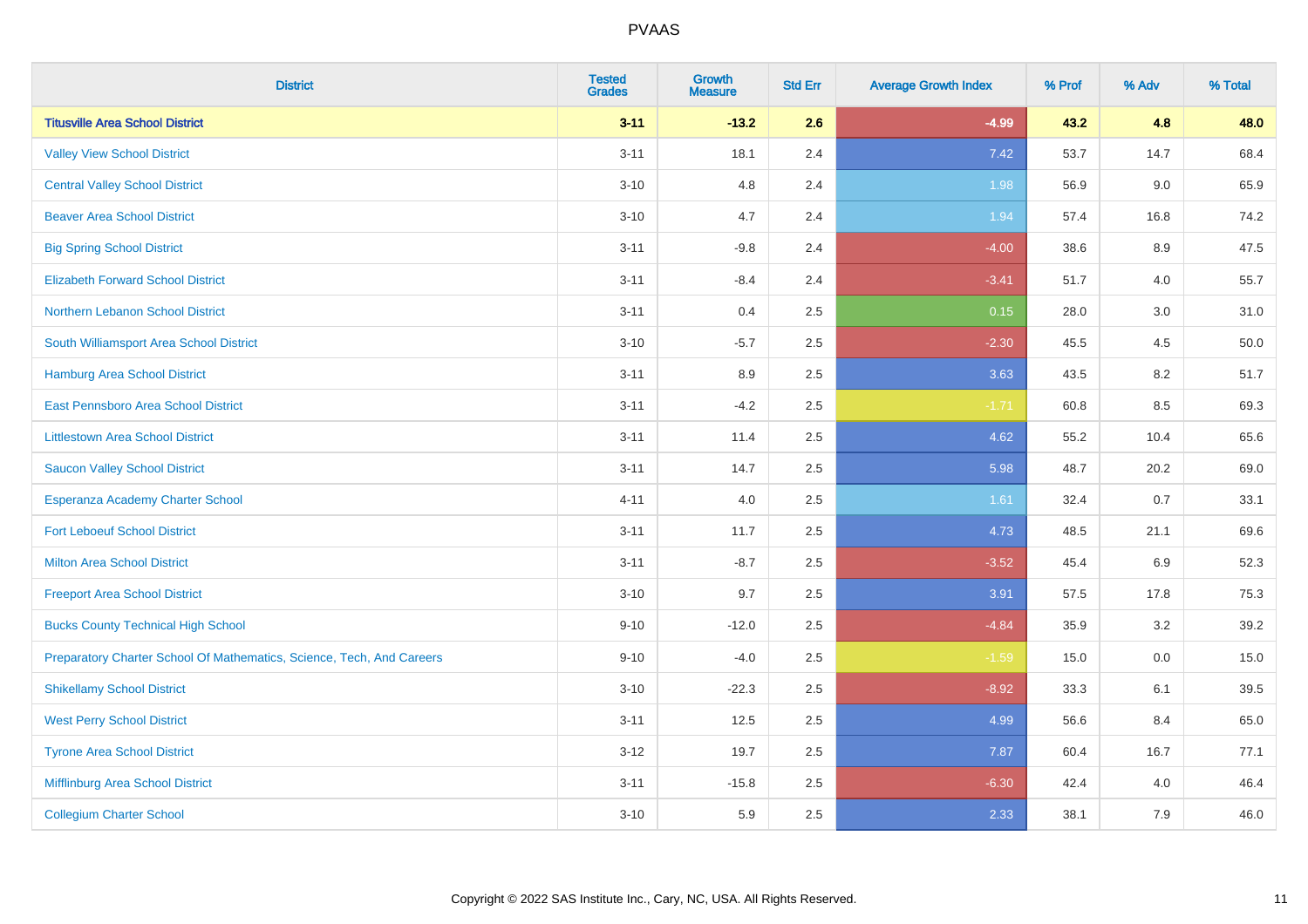| <b>District</b>                                    | <b>Tested</b><br><b>Grades</b> | <b>Growth</b><br><b>Measure</b> | <b>Std Err</b> | <b>Average Growth Index</b> | % Prof | % Adv   | % Total |
|----------------------------------------------------|--------------------------------|---------------------------------|----------------|-----------------------------|--------|---------|---------|
| <b>Titusville Area School District</b>             | $3 - 11$                       | $-13.2$                         | 2.6            | $-4.99$                     | 43.2   | 4.8     | 48.0    |
| <b>South Butler County School District</b>         | $3 - 10$                       | 3.9                             | 2.5            | 1.54                        | 53.1   | 16.6    | 69.7    |
| <b>Schuylkill Valley School District</b>           | $3 - 11$                       | 1.4                             | 2.5            | 0.56                        | 55.1   | 10.2    | 65.3    |
| <b>Athens Area School District</b>                 | $3 - 11$                       | 1.6                             | 2.5            | 0.64                        | 46.9   | 7.6     | 54.5    |
| <b>Tamaqua Area School District</b>                | $3 - 12$                       | $-8.2$                          | 2.5            | $-3.24$                     | 44.5   | 1.9     | 46.4    |
| <b>Slippery Rock Area School District</b>          | $3 - 11$                       | $-6.3$                          | 2.5            | $-2.51$                     | 56.2   | 9.5     | 65.7    |
| <b>Central Cambria School District</b>             | $3 - 11$                       | 3.0                             | 2.5            | 1.17                        | 56.2   | 9.7     | 66.0    |
| <b>Spring Cove School District</b>                 | $3 - 11$                       | 3.4                             | 2.5            | 1.33                        | 47.8   | 12.7    | 60.4    |
| <b>Lincoln Park Performing Arts Charter School</b> | $7 - 11$                       | 3.6                             | 2.5            | 1.42                        | 59.6   | 14.7    | 74.3    |
| <b>Montoursville Area School District</b>          | $3 - 12$                       | 10.8                            | 2.5            | 4.24                        | 44.6   | 20.1    | 64.8    |
| <b>Jersey Shore Area School District</b>           | $3 - 11$                       | 0.5                             | 2.6            | 0.21                        | 47.1   | 9.2     | 56.2    |
| <b>Agora Cyber Charter School</b>                  | $3 - 11$                       | 5.8                             | 2.6            | 2.28                        | 42.8   | 6.6     | 49.4    |
| Saint Marys Area School District                   | $3 - 11$                       | 7.8                             | 2.6            | 3.04                        | 57.0   | $8.2\,$ | 65.2    |
| <b>Penn Hills School District</b>                  | $3 - 11$                       | $-7.6$                          | 2.6            | $-2.94$                     | 33.1   | 0.7     | 33.8    |
| <b>Greater Johnstown School District</b>           | $3 - 11$                       | $-3.1$                          | 2.6            | $-1.19$                     | 26.1   | 0.0     | 26.1    |
| <b>Dauphin County Technical School</b>             | $9 - 11$                       | $-45.5$                         | 2.6            | $-17.72$                    | 14.4   | 2.5     | 16.9    |
| <b>Conneaut School District</b>                    | $3 - 12$                       | $-7.5$                          | 2.6            | $-2.91$                     | 38.4   | 7.4     | 45.8    |
| <b>Middletown Area School District</b>             | $3 - 11$                       | $-5.3$                          | 2.6            | $-2.05$                     | 46.4   | 5.3     | 51.7    |
| <b>Eastern York School District</b>                | $3 - 11$                       | 9.6                             | 2.6            | 3.71                        | 56.3   | 12.6    | 68.9    |
| <b>Berwick Area School District</b>                | $3 - 11$                       | $-9.3$                          | 2.6            | $-3.59$                     | 42.1   | 5.5     | 47.6    |
| <b>Mount Pleasant Area School District</b>         | $3 - 11$                       | $-5.0$                          | 2.6            | $-1.93$                     | 52.6   | 0.0     | 52.6    |
| <b>Wyomissing Area School District</b>             | $3 - 12$                       | 0.8                             | 2.6            | 0.33                        | 55.7   | 17.6    | 73.3    |
| <b>Lewisburg Area School District</b>              | $3 - 11$                       | $-2.7$                          | 2.6            | $-1.03$                     | 57.0   | 18.5    | 75.6    |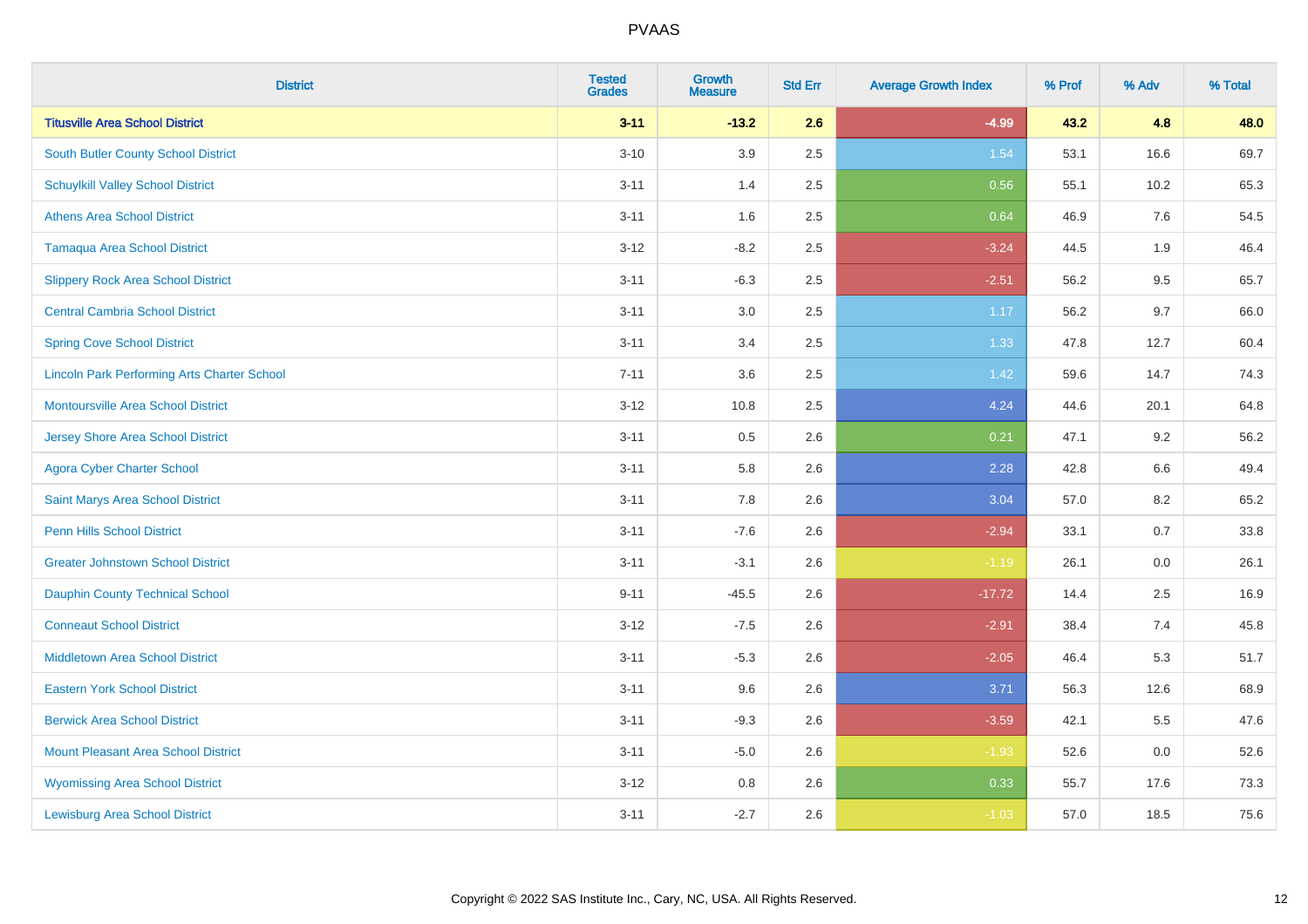| <b>District</b>                                | <b>Tested</b><br><b>Grades</b> | <b>Growth</b><br><b>Measure</b> | <b>Std Err</b> | <b>Average Growth Index</b> | % Prof | % Adv | % Total |
|------------------------------------------------|--------------------------------|---------------------------------|----------------|-----------------------------|--------|-------|---------|
| <b>Titusville Area School District</b>         | $3 - 11$                       | $-13.2$                         | 2.6            | $-4.99$                     | 43.2   | 4.8   | 48.0    |
| <b>Central Columbia School District</b>        | $3 - 12$                       | $-4.8$                          | 2.6            | $-1.86$                     | 53.7   | 14.8  | 68.5    |
| <b>Wilson Area School District</b>             | $3 - 11$                       | 6.0                             | 2.6            | 2.30                        | 48.7   | 8.5   | 57.2    |
| <b>Fairview School District</b>                | $3 - 11$                       | 3.4                             | 2.6            | 1.32                        | 57.2   | 17.6  | 74.8    |
| Lehigh Valley Charter High School For The Arts | $9 - 10$                       | 7.3                             | 2.6            | 2.82                        | 62.3   | 18.2  | 80.5    |
| <b>Wyoming Area School District</b>            | $3 - 10$                       | $-1.3$                          | 2.6            | $-0.50$                     | 53.8   | 10.8  | 64.6    |
| <b>Quaker Valley School District</b>           | $3 - 11$                       | $-2.8$                          | 2.6            | $-1.08$                     | 55.2   | 13.2  | 68.4    |
| <b>Sharon City School District</b>             | $3 - 11$                       | 4.9                             | 2.6            | 1.87                        | 48.2   | 5.3   | 53.4    |
| <b>Mcguffey School District</b>                | $3 - 11$                       | 2.1                             | 2.6            | 0.81                        | 57.7   | 3.1   | 60.8    |
| <b>Corry Area School District</b>              | $3 - 11$                       | $-5.3$                          | 2.6            | $-2.03$                     | 38.5   | 6.0   | 44.5    |
| <b>Woodland Hills School District</b>          | $3-12$                         | 3.2                             | 2.6            | 1.22                        | 31.4   | 3.6   | 35.0    |
| Ambridge Area School District                  | $3 - 12$                       | 9.1                             | 2.6            | 3.46                        | 50.4   | 10.7  | 61.1    |
| <b>Bedford Area School District</b>            | $3 - 11$                       | 2.5                             | 2.6            | 0.93                        | 48.5   | 10.0  | 58.5    |
| <b>Clearfield Area School District</b>         | $3 - 10$                       | $-9.4$                          | 2.6            | $-3.56$                     | 43.0   | 3.1   | 46.1    |
| <b>Keystone Oaks School District</b>           | $3 - 11$                       | 5.5                             | 2.6            | 2.07                        | 53.2   | 12.1  | 65.4    |
| <b>Danville Area School District</b>           | $3 - 11$                       | 0.4                             | 2.6            | 0.15                        | 57.4   | 18.4  | 75.7    |
| Oil City Area School District                  | $3 - 11$                       | $-2.9$                          | 2.6            | $-1.08$                     | 44.4   | 5.8   | 50.2    |
| <b>Belle Vernon Area School District</b>       | $3 - 11$                       | 6.5                             | 2.6            | 2.44                        | 55.6   | 11.1  | 66.7    |
| <b>Titusville Area School District</b>         | $3 - 11$                       | $-13.2$                         | 2.6            | $-4.99$                     | 43.2   | 4.8   | 48.0    |
| <b>Harbor Creek School District</b>            | $3 - 11$                       | $-7.1$                          | 2.7            | $-2.67$                     | 48.8   | 15.2  | 64.0    |
| <b>City CHS</b>                                | $10 - 11$                      | 13.6                            | 2.7            | 5.12                        | 45.8   | 3.0   | 48.8    |
| Pen Argyl Area School District                 | $3 - 12$                       | 9.2                             | 2.7            | 3.46                        | 50.0   | 12.6  | 62.6    |
| <b>Forest Hills School District</b>            | $3 - 11$                       | $-7.3$                          | 2.7            | $-2.74$                     | 41.1   | 13.7  | 54.8    |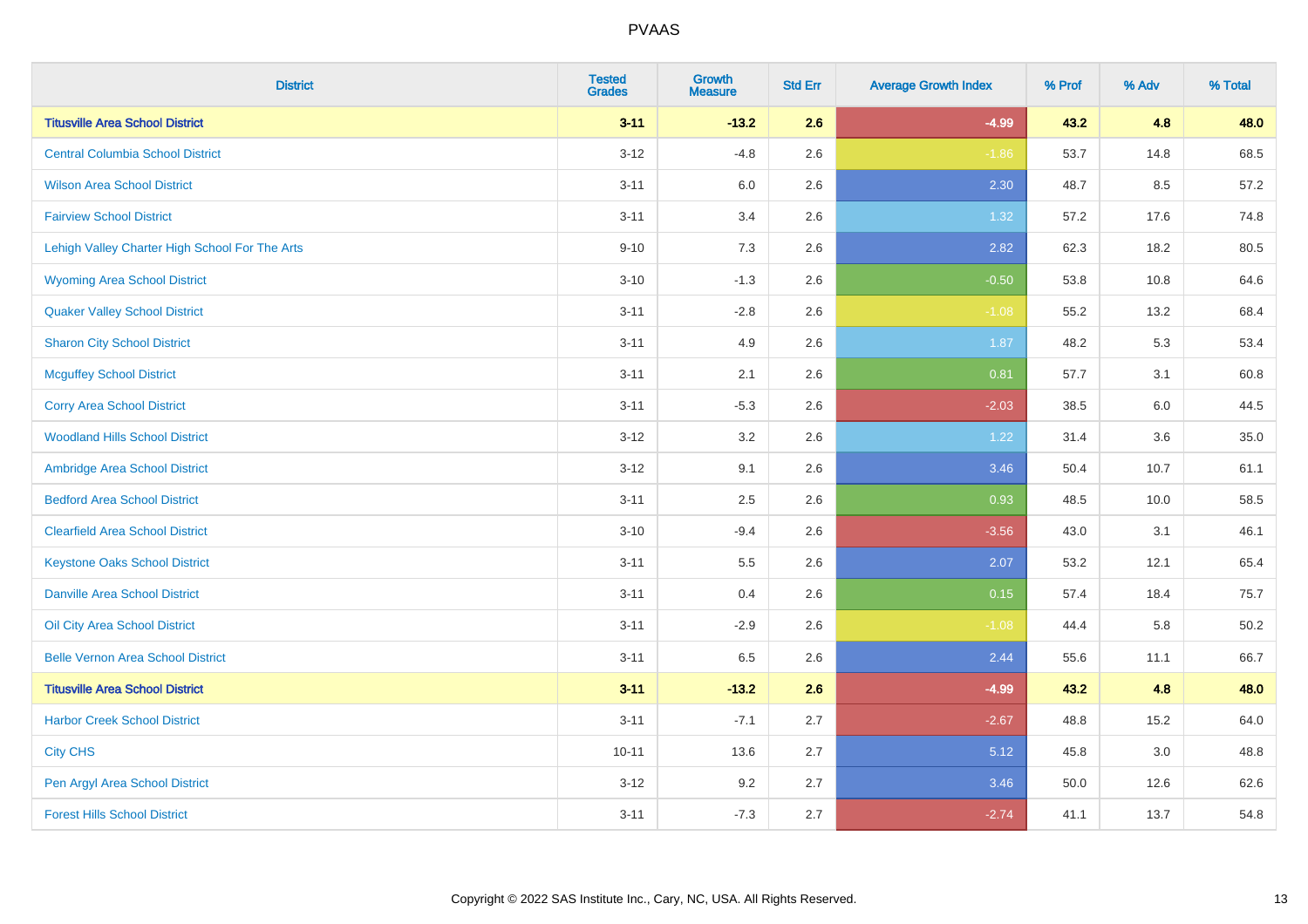| <b>District</b>                                  | <b>Tested</b><br><b>Grades</b> | <b>Growth</b><br><b>Measure</b> | <b>Std Err</b> | <b>Average Growth Index</b> | % Prof | % Adv | % Total |
|--------------------------------------------------|--------------------------------|---------------------------------|----------------|-----------------------------|--------|-------|---------|
| <b>Titusville Area School District</b>           | $3 - 11$                       | $-13.2$                         | 2.6            | $-4.99$                     | 43.2   | 4.8   | 48.0    |
| Jim Thorpe Area School District                  | $3 - 11$                       | $-5.8$                          | 2.7            | $-2.19$                     | 33.3   | 7.4   | 40.7    |
| <b>South Park School District</b>                | $3 - 11$                       | $-11.3$                         | 2.7            | $-4.23$                     | 53.5   | 13.7  | 67.3    |
| Penn Cambria School District                     | $3 - 11$                       | $-0.0$                          | 2.7            | $-0.01$                     | 61.5   | 7.7   | 69.2    |
| <b>Highlands School District</b>                 | $3 - 11$                       | $-7.4$                          | 2.7            | $-2.76$                     | 44.4   | 3.7   | 48.2    |
| Susquehanna Township School District             | $3 - 12$                       | $-5.8$                          | 2.7            | $-2.17$                     | 36.0   | 5.6   | 41.6    |
| <b>Deer Lakes School District</b>                | $3 - 11$                       | 17.0                            | 2.7            | 6.32                        | 61.5   | 16.4  | 77.9    |
| <b>Hopewell Area School District</b>             | $3 - 11$                       | 2.6                             | 2.7            | 0.97                        | 58.4   | 4.0   | 62.4    |
| <b>Wattsburg Area School District</b>            | $3 - 11$                       | 6.5                             | 2.7            | 2.43                        | 42.7   | 7.6   | 50.3    |
| Southern Tioga School District                   | $3 - 11$                       | $-11.5$                         | 2.7            | $-4.25$                     | 47.8   | 6.4   | 54.3    |
| <b>Brandywine Heights Area School District</b>   | $3 - 11$                       | $-4.9$                          | 2.7            | $-1.81$                     | 49.2   | 8.2   | 57.4    |
| <b>East Lycoming School District</b>             | $3 - 11$                       | $-6.0$                          | 2.7            | $-2.24$                     | 48.3   | 4.2   | 52.5    |
| <b>Annville-Cleona School District</b>           | $3 - 12$                       | $-12.1$                         | 2.7            | $-4.46$                     | 34.9   | 7.8   | 42.6    |
| <b>Midd-West School District</b>                 | $3 - 11$                       | 10.3                            | 2.7            | 3.80                        | 58.0   | 13.4  | 71.4    |
| Community Academy Of Philadelphia Charter School | $3 - 11$                       | 5.8                             | 2.7            | 2.12                        | 26.7   | 0.9   | 27.6    |
| <b>MaST Community Charter School</b>             | $3 - 10$                       | $-4.1$                          | 2.7            | $-1.52$                     | 44.0   | 9.5   | 53.4    |
| <b>Chester-Upland School District</b>            | $3 - 11$                       | $-0.3$                          | 2.7            | $-0.09$                     | 13.8   | 0.8   | 14.6    |
| <b>Yough School District</b>                     | $3 - 10$                       | $-6.6$                          | 2.7            | $-2.43$                     | 50.8   | 4.0   | 54.8    |
| Huntingdon Area School District                  | $3 - 11$                       | $-2.0$                          | 2.7            | $-0.72$                     | 36.8   | 10.3  | 47.0    |
| Northern Lehigh School District                  | $3 - 12$                       | $-10.4$                         | 2.7            | $-3.82$                     | 28.0   | 9.3   | 37.3    |
| <b>Lake-Lehman School District</b>               | $3 - 11$                       | 10.8                            | 2.7            | 3.93                        | 55.3   | 7.9   | 63.2    |
| <b>Bald Eagle Area School District</b>           | $3 - 11$                       | $-2.1$                          | 2.7            | $-0.75$                     | 48.4   | 9.4   | 57.7    |
| <b>Girard School District</b>                    | $3 - 11$                       | $-0.6$                          | 2.7            | $-0.22$                     | 53.9   | 15.6  | 69.6    |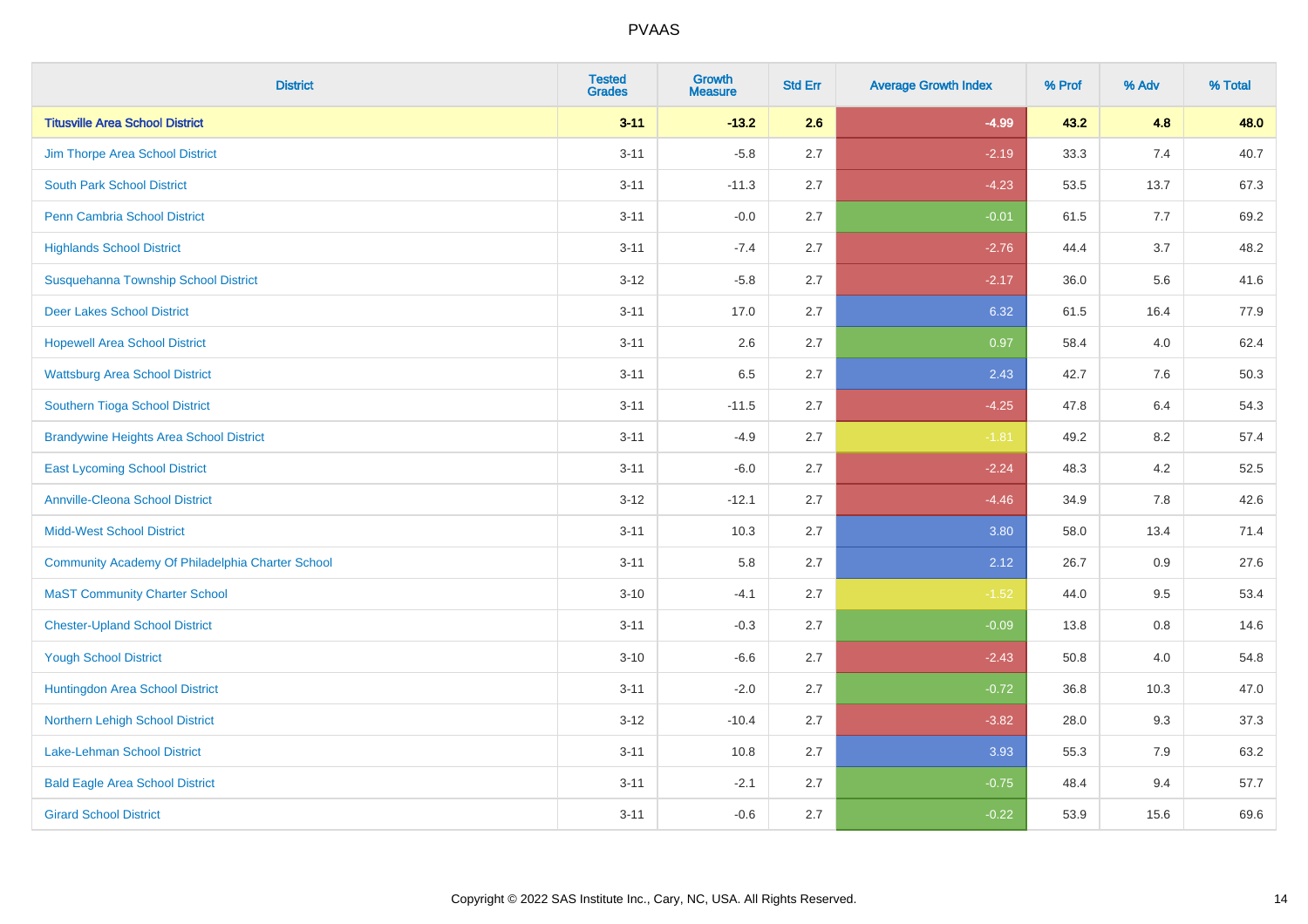| <b>District</b>                               | <b>Tested</b><br><b>Grades</b> | <b>Growth</b><br><b>Measure</b> | <b>Std Err</b> | <b>Average Growth Index</b> | % Prof | % Adv   | % Total |
|-----------------------------------------------|--------------------------------|---------------------------------|----------------|-----------------------------|--------|---------|---------|
| <b>Titusville Area School District</b>        | $3 - 11$                       | $-13.2$                         | 2.6            | $-4.99$                     | 43.2   | 4.8     | 48.0    |
| <b>Oley Valley School District</b>            | $3 - 11$                       | $-0.4$                          | 2.8            | $-0.15$                     | 43.1   | 12.9    | 56.0    |
| <b>Washington School District</b>             | $3 - 11$                       | $-4.9$                          | 2.8            | $-1.76$                     | 30.1   | 2.4     | 32.5    |
| <b>Towanda Area School District</b>           | $3 - 11$                       | 4.0                             | 2.8            | 1.44                        | 39.4   | $6.6\,$ | 46.0    |
| <b>Greater Nanticoke Area School District</b> | $3 - 12$                       | 11.2                            | 2.8            | 4.01                        | 38.0   | 12.4    | 50.4    |
| <b>Susquenita School District</b>             | $3 - 11$                       | $-0.1$                          | 2.8            | $-0.01$                     | 47.7   | 10.1    | 57.8    |
| <b>Lakeland School District</b>               | $3 - 11$                       | 1.1                             | 2.8            | 0.38                        | 48.6   | 3.7     | 52.3    |
| <b>Westmont Hilltop School District</b>       | $3 - 11$                       | $-4.0$                          | 2.8            | $-1.40$                     | 36.3   | 13.3    | 49.6    |
| <b>Derry Area School District</b>             | $3 - 11$                       | 13.2                            | 2.8            | 4.69                        | 60.0   | 12.5    | 72.5    |
| <b>Central Greene School District</b>         | $3 - 11$                       | $-1.6$                          | 2.8            | $-0.55$                     | 54.2   | 2.8     | 57.0    |
| Northern Tioga School District                | $3 - 12$                       | $-7.5$                          | 2.8            | $-2.64$                     | 54.0   | 1.2     | 55.2    |
| <b>Franklin Area School District</b>          | $3 - 11$                       | 6.6                             | 2.8            | 2.34                        | 48.2   | 4.5     | 52.7    |
| <b>Palisades School District</b>              | $3 - 11$                       | $-8.7$                          | 2.8            | $-3.06$                     | 53.8   | 6.7     | 60.5    |
| <b>Hanover Public School District</b>         | $3 - 11$                       | 5.2                             | 2.8            | 1.83                        | 52.2   | 14.4    | 66.7    |
| <b>Loyalsock Township School District</b>     | $3 - 12$                       | 4.2                             | 2.8            | 1.47                        | 54.3   | 2.1     | 56.4    |
| <b>Tulpehocken Area School District</b>       | $3 - 12$                       | $-13.7$                         | 2.8            | $-4.81$                     | 36.7   | 2.8     | 39.4    |
| <b>Bermudian Springs School District</b>      | $3 - 11$                       | $-5.5$                          | 2.9            | $-1.94$                     | 56.4   | 6.8     | 63.2    |
| <b>Greenville Area School District</b>        | $3 - 11$                       | 0.7                             | 2.9            | 0.26                        | 53.4   | 6.9     | 60.3    |
| <b>Tech Freire Charter School</b>             | $9 - 11$                       | 9.3                             | 2.9            | 3.26                        | 18.0   | 1.1     | 19.1    |
| <b>Richland School District</b>               | $3 - 11$                       | 6.7                             | 2.9            | 2.33                        | 62.2   | 19.2    | 81.4    |
| <b>Avon Grove Charter School</b>              | $3 - 11$                       | 9.0                             | 2.9            | 3.13                        | 58.8   | 16.7    | 75.5    |
| <b>Upper Adams School District</b>            | $3 - 11$                       | 1.3                             | 2.9            | 0.47                        | 55.2   | 8.6     | 63.8    |
| <b>General Mclane School District</b>         | $3 - 11$                       | 3.1                             | 2.9            | 1.07                        | 62.3   | 4.9     | 67.2    |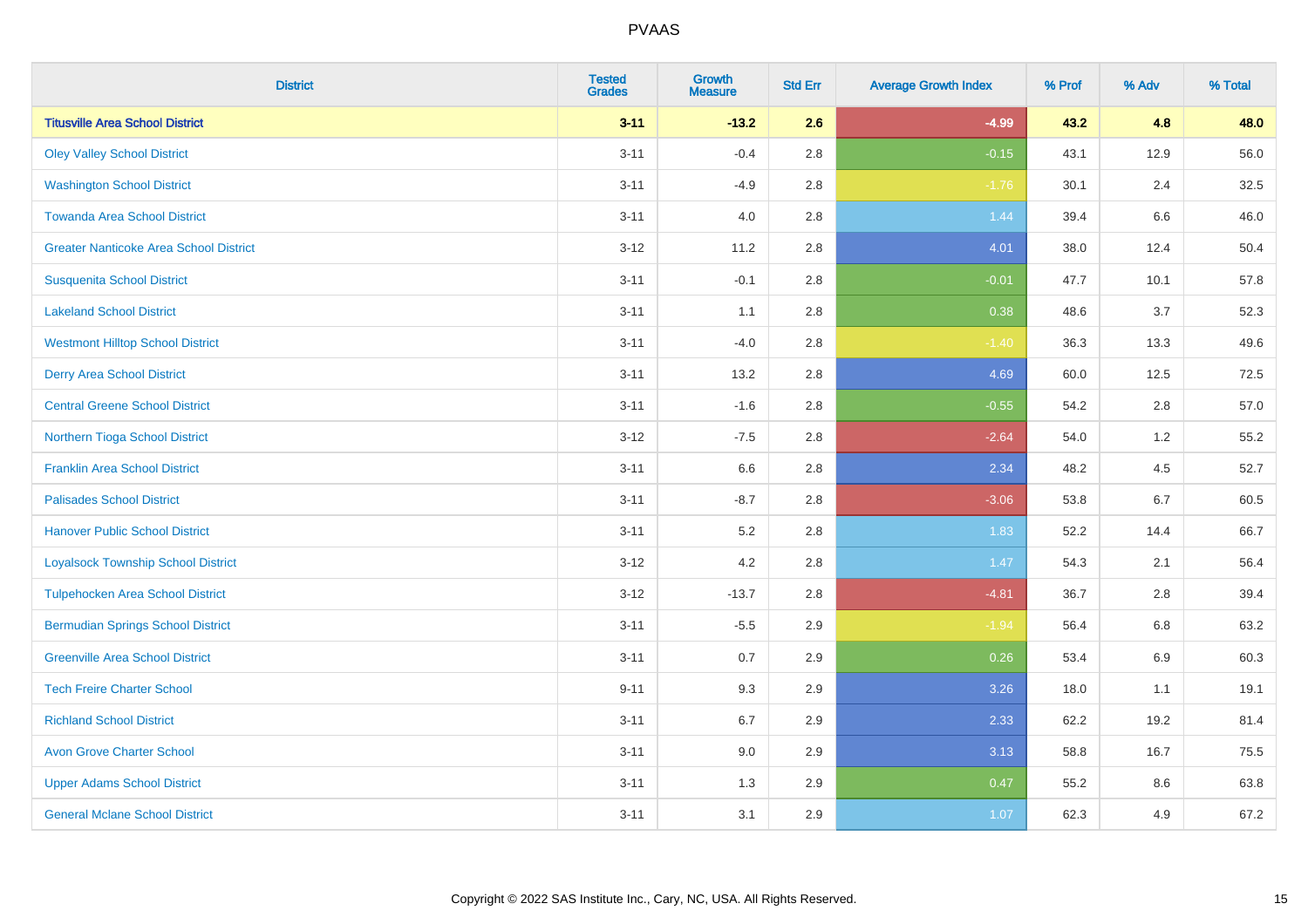| <b>District</b>                                    | <b>Tested</b><br><b>Grades</b> | <b>Growth</b><br><b>Measure</b> | <b>Std Err</b> | <b>Average Growth Index</b> | % Prof | % Adv   | % Total |
|----------------------------------------------------|--------------------------------|---------------------------------|----------------|-----------------------------|--------|---------|---------|
| <b>Titusville Area School District</b>             | $3 - 11$                       | $-13.2$                         | 2.6            | $-4.99$                     | 43.2   | 4.8     | 48.0    |
| <b>Punxsutawney Area School District</b>           | $3 - 11$                       | 4.2                             | 2.9            | 1.45                        | 55.0   | $5.5\,$ | 60.6    |
| Philadelphia Electrical & Tech Charter High School | $10 - 10$                      | $-0.5$                          | 2.9            | $-0.15$                     | 8.8    | 0.0     | 8.8     |
| <b>Western Wayne School District</b>               | $3 - 11$                       | 5.6                             | 2.9            | 1.93                        | 41.3   | 17.4    | 58.7    |
| <b>Pine Grove Area School District</b>             | $3 - 11$                       | $-7.7$                          | 2.9            | $-2.66$                     | 42.3   | 7.7     | 50.0    |
| <b>West Mifflin Area School District</b>           | $3 - 12$                       | $-12.3$                         | 2.9            | $-4.22$                     | 39.7   | 10.3    | 50.0    |
| <b>Neshannock Township School District</b>         | $3 - 10$                       | $-9.7$                          | 2.9            | $-3.34$                     | 62.4   | 5.6     | 67.9    |
| <b>Penns Valley Area School District</b>           | $3 - 12$                       | 14.0                            | 2.9            | 4.80                        | 41.9   | 23.1    | 65.0    |
| Philadelphia Academy Charter School                | $3 - 11$                       | $-8.9$                          | 2.9            | $-3.04$                     | 50.5   | 2.9     | 53.4    |
| <b>Chestnut Ridge School District</b>              | $3 - 12$                       | $-3.4$                          | 2.9            | $-1.17$                     | 46.6   | 5.8     | 52.4    |
| New Hope-Solebury School District                  | $3 - 11$                       | 7.5                             | 2.9            | 2.57                        | 68.2   | 22.7    | 90.9    |
| <b>Dunmore School District</b>                     | $3 - 11$                       | $-7.7$                          | 2.9            | $-2.62$                     | 34.0   | 7.2     | 41.2    |
| Karns City Area School District                    | $3 - 11$                       | $-6.0$                          | 2.9            | $-2.03$                     | 53.1   | $8.3\,$ | 61.5    |
| <b>Mid Valley School District</b>                  | $3 - 10$                       | $-1.7$                          | 3.0            | $-0.55$                     | 45.1   | $7.8\,$ | 52.9    |
| <b>Riverside School District</b>                   | $3 - 11$                       | $-3.2$                          | 3.0            | $-1.09$                     | 43.0   | 9.0     | 52.0    |
| Southern Columbia Area School District             | $3 - 11$                       | $-14.6$                         | 3.0            | $-4.92$                     | 55.0   | 4.0     | 59.0    |
| <b>Camp Hill School District</b>                   | $3 - 12$                       | 2.3                             | 3.0            | 0.78                        | 53.6   | 17.5    | 71.1    |
| <b>Charleroi School District</b>                   | $3 - 11$                       | $-2.6$                          | 3.0            | $-0.86$                     | 55.7   | 7.4     | 63.1    |
| <b>Freedom Area School District</b>                | $3 - 11$                       | $-7.1$                          | 3.0            | $-2.37$                     | 43.8   | 4.2     | 47.9    |
| <b>Palmerton Area School District</b>              | $3 - 11$                       | $-1.2$                          | 3.0            | $-0.39$                     | 57.4   | 5.0     | 62.4    |
| <b>Columbia-Montour AVTS</b>                       | $9 - 10$                       | $-12.5$                         | 3.0            | $-4.16$                     | 22.3   | 0.6     | 22.9    |
| <b>Blairsville-Saltsburg School District</b>       | $3 - 11$                       | $-8.0$                          | 3.0            | $-2.68$                     | 37.3   | 7.0     | 44.3    |
| <b>Iroquois School District</b>                    | $3 - 11$                       | 13.1                            | 3.0            | 4.35                        | 48.2   | 7.8     | 56.0    |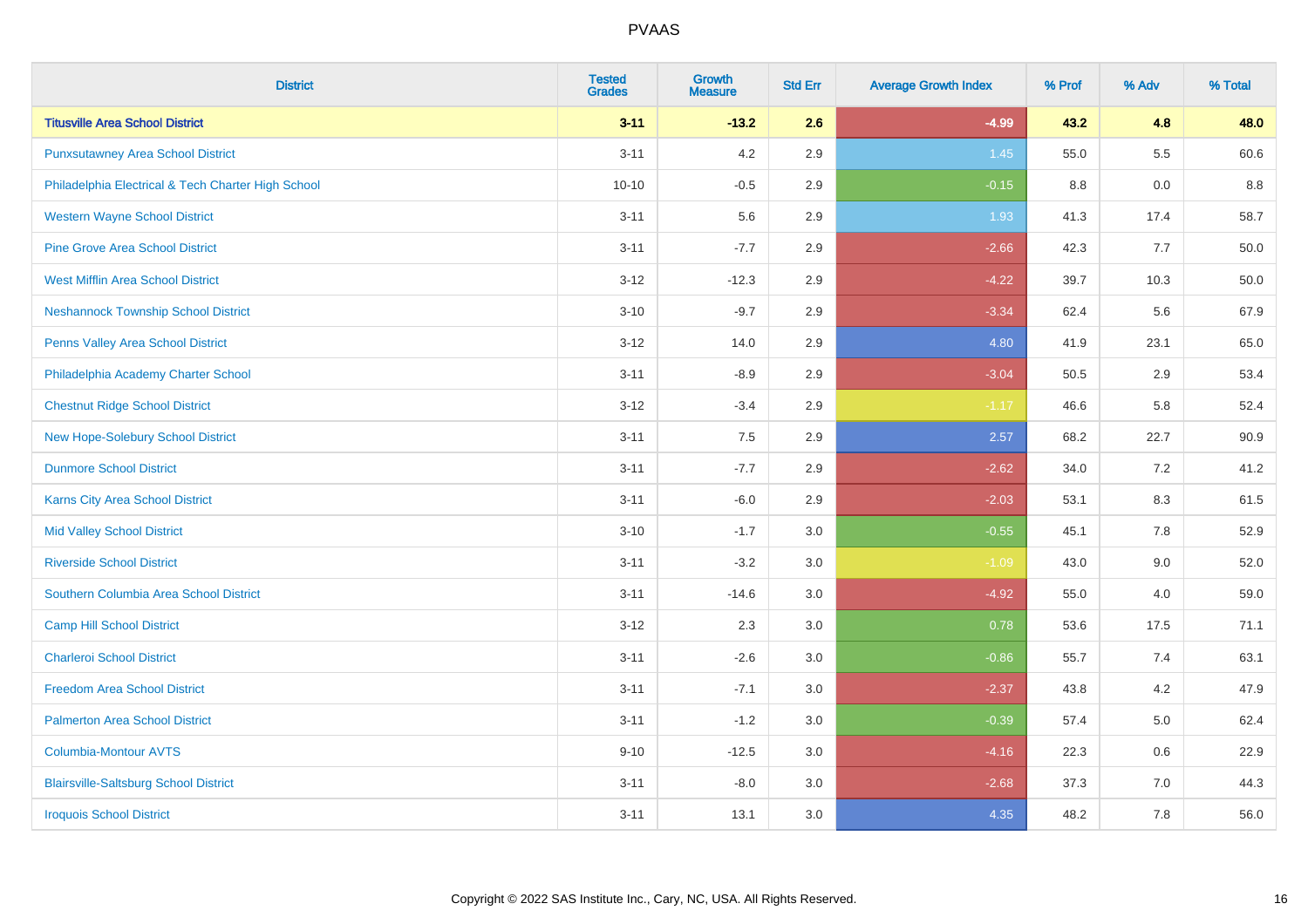| <b>District</b>                                | <b>Tested</b><br><b>Grades</b> | <b>Growth</b><br><b>Measure</b> | <b>Std Err</b> | <b>Average Growth Index</b> | % Prof | % Adv | % Total |
|------------------------------------------------|--------------------------------|---------------------------------|----------------|-----------------------------|--------|-------|---------|
| <b>Titusville Area School District</b>         | $3 - 11$                       | $-13.2$                         | 2.6            | $-4.99$                     | 43.2   | 4.8   | 48.0    |
| Catasauqua Area School District                | $3 - 12$                       | $-12.1$                         | 3.0            | $-4.00$                     | 36.8   | 7.6   | 44.3    |
| <b>Wellsboro Area School District</b>          | $3 - 11$                       | $-12.4$                         | 3.0            | $-4.11$                     | 49.2   | 11.9  | 61.1    |
| <b>Wilmington Area School District</b>         | $3 - 11$                       | 7.5                             | 3.0            | 2.48                        | 55.1   | 5.1   | 60.2    |
| <b>Bloomsburg Area School District</b>         | $3 - 10$                       | 0.7                             | 3.0            | 0.23                        | 55.9   | 11.8  | 67.6    |
| <b>Riverside Beaver County School District</b> | $3 - 11$                       | $-14.0$                         | 3.0            | $-4.64$                     | 49.4   | 8.8   | 58.2    |
| <b>Montrose Area School District</b>           | $3 - 10$                       | $-5.5$                          | 3.0            | $-1.82$                     | 46.7   | 5.4   | 52.2    |
| <b>Cranberry Area School District</b>          | $3 - 12$                       | 9.2                             | 3.0            | 3.04                        | 47.5   | 10.2  | 57.6    |
| <b>Brookville Area School District</b>         | $3 - 11$                       | 6.9                             | 3.0            | 2.30                        | 55.2   | 15.6  | 70.8    |
| <b>Warrior Run School District</b>             | $3 - 11$                       | 4.6                             | 3.0            | 1.51                        | 40.9   | 8.1   | 49.0    |
| <b>Forest City Regional School District</b>    | $3 - 12$                       | $-6.0$                          | 3.0            | $-1.96$                     | 44.1   | 0.0   | 44.1    |
| <b>Tacony Academy Charter School</b>           | $3 - 11$                       | $-14.7$                         | 3.0            | $-4.82$                     | 22.4   | 1.8   | 24.1    |
| Perseus House Charter School Of Excellence     | $6 - 11$                       | $-5.2$                          | 3.0            | $-1.72$                     | 16.5   | 0.0   | 16.5    |
| Mastery Charter School - Shoemaker Campus      | $7 - 10$                       | 4.1                             | 3.0            | 1.34                        | 20.9   | 3.3   | 24.2    |
| <b>Brentwood Borough School District</b>       | $3 - 11$                       | $-5.3$                          | 3.0            | $-1.72$                     | 52.0   | 6.1   | 58.2    |
| <b>Burrell School District</b>                 | $3 - 11$                       | 4.5                             | 3.1            | 1.48                        | 58.5   | 13.8  | 72.3    |
| <b>North East School District</b>              | $3 - 11$                       | $-9.3$                          | 3.1            | $-3.02$                     | 62.6   | 14.4  | 77.0    |
| <b>Mohawk Area School District</b>             | $3 - 11$                       | $-7.5$                          | 3.1            | $-2.45$                     | 49.4   | 11.0  | 60.4    |
| <b>Mount Carmel Area School District</b>       | $3 - 11$                       | $-0.6$                          | 3.1            | $-0.18$                     | 45.3   | 2.1   | 47.4    |
| <b>Ligonier Valley School District</b>         | $3 - 11$                       | 4.2                             | 3.1            | 1.34                        | 59.1   | 10.3  | 69.5    |
| <b>Unionville-Chadds Ford School District</b>  | $3 - 11$                       | 17.1                            | 3.1            | 5.51                        | 68.1   | 13.2  | 81.3    |
| <b>Mount Union Area School District</b>        | $3 - 10$                       | $-6.1$                          | 3.1            | $-1.97$                     | 32.2   | 3.4   | 35.6    |
| <b>Marion Center Area School District</b>      | $3 - 10$                       | $-12.0$                         | 3.1            | $-3.87$                     | 33.7   | 1.1   | 34.8    |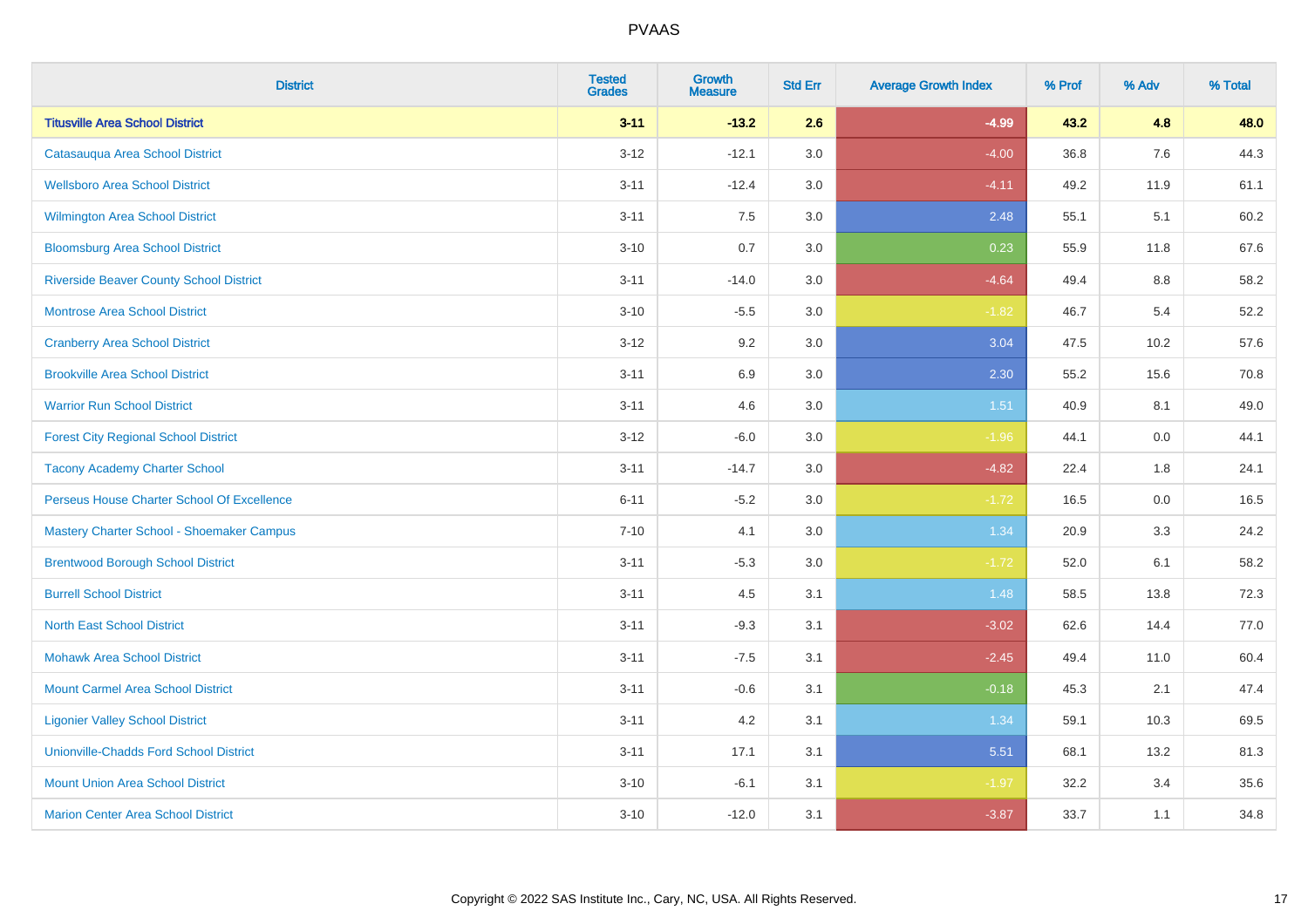| <b>District</b>                                   | <b>Tested</b><br><b>Grades</b> | Growth<br><b>Measure</b> | <b>Std Err</b> | <b>Average Growth Index</b> | % Prof | % Adv   | % Total |
|---------------------------------------------------|--------------------------------|--------------------------|----------------|-----------------------------|--------|---------|---------|
| <b>Titusville Area School District</b>            | $3 - 11$                       | $-13.2$                  | 2.6            | $-4.99$                     | 43.2   | 4.8     | 48.0    |
| <b>Laurel School District</b>                     | $3 - 11$                       | 1.8                      | 3.1            | 0.59                        | 70.1   | 2.3     | 72.4    |
| Cambria Heights School District                   | $3 - 10$                       | $-4.1$                   | 3.1            | $-1.32$                     | 51.0   | 6.0     | 57.0    |
| <b>Executive Education Academy Charter School</b> | $3 - 10$                       | $-6.5$                   | 3.1            | $-2.08$                     | 23.7   | $2.2\,$ | 25.8    |
| <b>Avonworth School District</b>                  | $3 - 10$                       | $-12.6$                  | 3.1            | $-4.01$                     | 59.8   | 4.6     | 64.4    |
| <b>New Brighton Area School District</b>          | $3 - 11$                       | 4.6                      | 3.1            | 1.47                        | 60.9   | 5.8     | 66.7    |
| Schuylkill Haven Area School District             | $3 - 11$                       | $-15.3$                  | 3.1            | $-4.87$                     | 49.7   | 2.4     | 52.1    |
| <b>Kane Area School District</b>                  | $3 - 10$                       | $-3.7$                   | 3.2            | $-1.17$                     | 39.5   | 9.9     | 49.4    |
| <b>Bellwood-Antis School District</b>             | $3 - 10$                       | $-1.2$                   | 3.2            | $-0.39$                     | 55.1   | 10.1    | 65.2    |
| <b>Canton Area School District</b>                | $3 - 11$                       | $-5.5$                   | 3.2            | $-1.75$                     | 40.7   | 2.3     | 43.0    |
| <b>Wilkes-Barre Area School District</b>          | $3 - 11$                       | 0.1                      | 3.2            | 0.02                        | 35.5   | 5.4     | 40.9    |
| <b>Upper Dauphin Area School District</b>         | $3 - 11$                       | $-6.3$                   | 3.2            | $-1.98$                     | 37.4   | 4.8     | 42.2    |
| <b>Uniontown Area School District</b>             | $3 - 11$                       | 6.0                      | 3.2            | 1.87                        | 62.4   | 5.9     | 68.2    |
| <b>Pequea Valley School District</b>              | $3 - 11$                       | $-5.8$                   | 3.2            | $-1.80$                     | 39.8   | 9.1     | 48.9    |
| <b>Line Mountain School District</b>              | $3 - 11$                       | 4.1                      | 3.2            | 1.27                        | 52.9   | 9.2     | 62.1    |
| <b>Windber Area School District</b>               | $3 - 11$                       | $-7.2$                   | 3.2            | $-2.24$                     | 55.4   | 7.2     | 62.6    |
| <b>Kutztown Area School District</b>              | $3 - 12$                       | $-0.2$                   | 3.2            | $-0.05$                     | 55.4   | 13.3    | 68.7    |
| <b>Springfield Township School District</b>       | $3 - 11$                       | $-18.9$                  | 3.2            | $-5.88$                     | 62.6   | 3.6     | 66.3    |
| South Allegheny School District                   | $3 - 11$                       | $-8.8$                   | 3.2            | $-2.70$                     | 40.5   | 0.0     | 40.5    |
| <b>Bentworth School District</b>                  | $3 - 11$                       | 5.7                      | 3.2            | 1.75                        | 44.2   | 19.5    | 63.6    |
| Southern Huntingdon County School District        | $3 - 11$                       | $-12.9$                  | 3.2            | $-3.98$                     | 32.5   | 2.5     | 35.0    |
| <b>MaST Community Charter School II</b>           | $3 - 10$                       | 4.4                      | 3.2            | 1.37                        | 28.4   | 3.4     | 31.8    |
| <b>Ellwood City Area School District</b>          | $3 - 11$                       | $-4.2$                   | 3.2            | $-1.29$                     | 54.1   | 14.1    | 68.2    |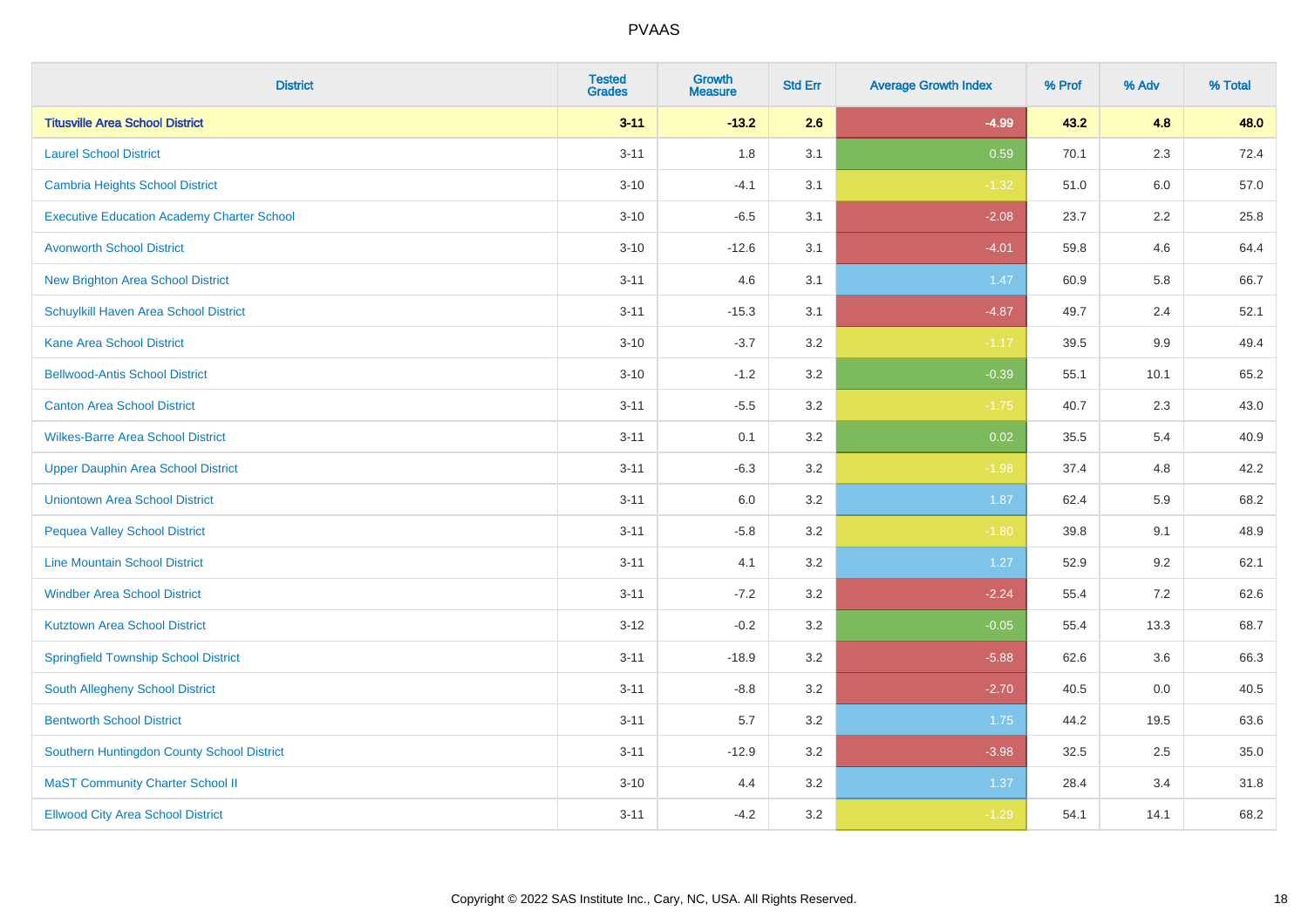| <b>District</b>                              | <b>Tested</b><br><b>Grades</b> | <b>Growth</b><br><b>Measure</b> | <b>Std Err</b> | <b>Average Growth Index</b> | % Prof | % Adv | % Total |
|----------------------------------------------|--------------------------------|---------------------------------|----------------|-----------------------------|--------|-------|---------|
| <b>Titusville Area School District</b>       | $3 - 11$                       | $-13.2$                         | 2.6            | $-4.99$                     | 43.2   | 4.8   | 48.0    |
| Renaissance Academy Charter School           | $3 - 11$                       | 8.3                             | 3.3            | 2.54                        | 45.6   | 22.8  | 68.4    |
| <b>Elk Lake School District</b>              | $3 - 11$                       | $-4.0$                          | 3.3            | $-1.23$                     | 46.2   | 3.3   | 49.4    |
| <b>Panther Valley School District</b>        | $3 - 12$                       | $-0.6$                          | 3.3            | $-0.19$                     | 47.9   | 4.3   | 52.1    |
| <b>Carlynton School District</b>             | $3 - 11$                       | 7.3                             | 3.3            | 2.22                        | 41.0   | 10.5  | 51.6    |
| Shenango Area School District                | $3 - 11$                       | $-2.6$                          | 3.3            | $-0.79$                     | 50.6   | 13.9  | 64.6    |
| <b>Big Beaver Falls Area School District</b> | $3 - 11$                       | $-3.9$                          | 3.3            | $-1.18$                     | 34.1   | 3.5   | 37.6    |
| <b>Wyalusing Area School District</b>        | $3 - 12$                       | 8.8                             | 3.3            | 2.68                        | 54.6   | 11.7  | 66.2    |
| <b>Northern Cambria School District</b>      | $3 - 11$                       | 10.0                            | 3.3            | 3.04                        | 47.4   | 5.1   | 52.6    |
| <b>Keystone School District</b>              | $3 - 11$                       | 3.1                             | 3.3            | 0.94                        | 50.6   | 6.5   | 57.1    |
| <b>Bethlehem-Center School District</b>      | $3 - 10$                       | 8.1                             | 3.3            | 2.46                        | 35.1   | 1.4   | 36.5    |
| <b>Moniteau School District</b>              | $3 - 11$                       | $-11.8$                         | 3.3            | $-3.56$                     | 50.0   | 6.3   | 56.3    |
| <b>Carmichaels Area School District</b>      | $3 - 10$                       | $-9.3$                          | 3.3            | $-2.81$                     | 35.1   | 1.4   | 36.5    |
| <b>Mercer Area School District</b>           | $3 - 11$                       | $-0.2$                          | 3.3            | $-0.06$                     | 56.0   | 8.0   | 64.0    |
| <b>Carbondale Area School District</b>       | $3 - 10$                       | 7.4                             | 3.3            | 2.25                        | 56.6   | 2.6   | 59.2    |
| <b>KIPP Dubois Charter School</b>            | $9 - 10$                       | 4.7                             | 3.3            | 1.40                        | 31.0   | 1.4   | 32.4    |
| Philipsburg-Osceola Area School District     | $3 - 11$                       | $-24.8$                         | 3.3            | $-7.43$                     | 19.7   | 2.6   | 22.4    |
| South Side Area School District              | $3 - 11$                       | $-1.6$                          | 3.3            | $-0.48$                     | 50.0   | 6.8   | 56.8    |
| <b>East Allegheny School District</b>        | $3 - 11$                       | $-6.3$                          | 3.3            | $-1.87$                     | 31.9   | 9.7   | 41.7    |
| Conemaugh Township Area School District      | $3 - 12$                       | $-3.7$                          | 3.4            | $-1.09$                     | 53.8   | 17.6  | 71.4    |
| <b>North Pocono School District</b>          | $3 - 11$                       | $-2.3$                          | 3.4            | $-0.68$                     | 52.0   | 16.4  | 68.5    |
| <b>Everett Area School District</b>          | $3 - 11$                       | $5.0\,$                         | 3.4            | 1.47                        | 60.5   | 1.3   | 61.8    |
| <b>Troy Area School District</b>             | $3 - 10$                       | $-4.3$                          | 3.4            | $-1.26$                     | 43.2   | 5.7   | 48.9    |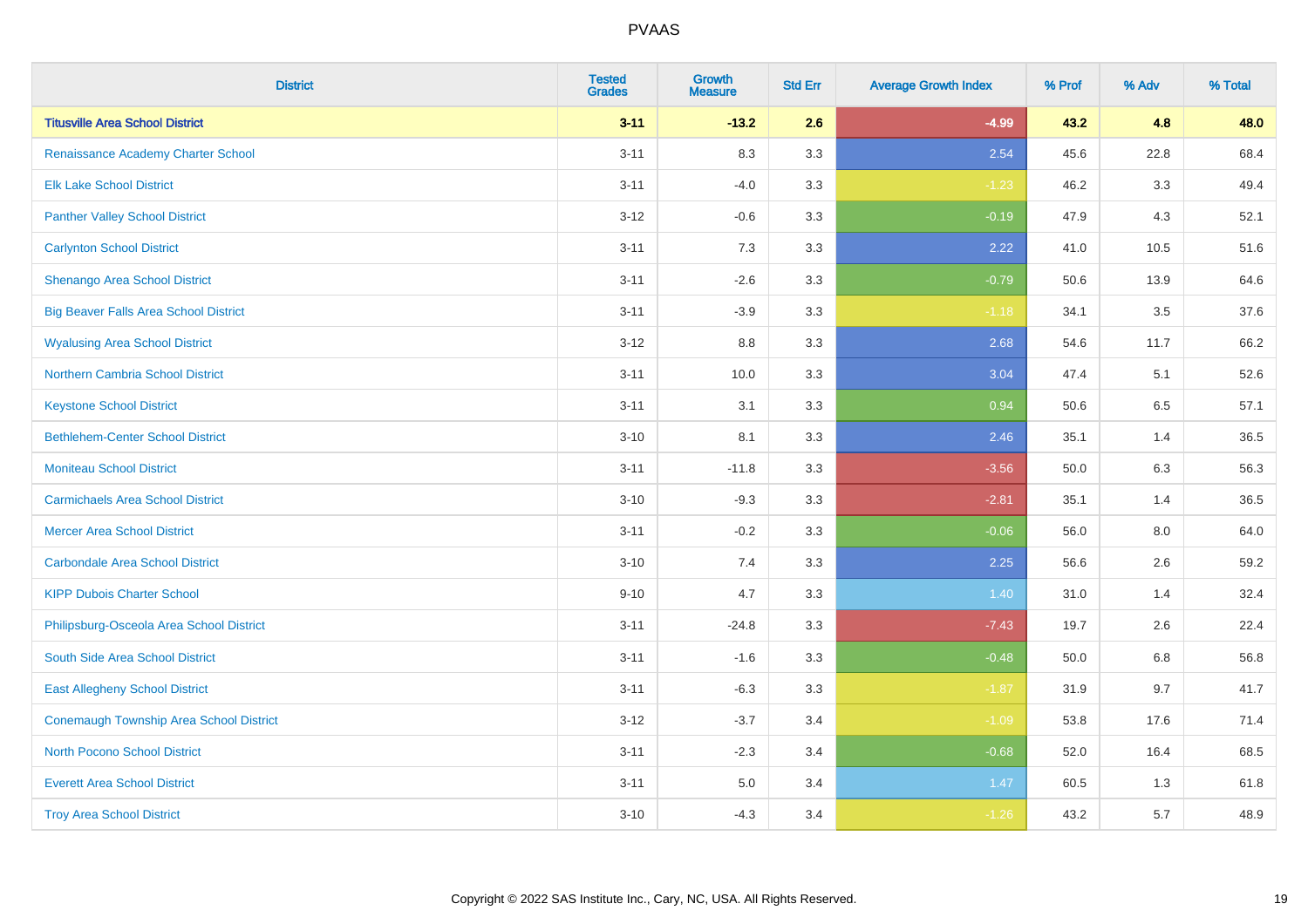| <b>District</b>                                | <b>Tested</b><br><b>Grades</b> | <b>Growth</b><br><b>Measure</b> | <b>Std Err</b> | <b>Average Growth Index</b> | % Prof | % Adv   | % Total |
|------------------------------------------------|--------------------------------|---------------------------------|----------------|-----------------------------|--------|---------|---------|
| <b>Titusville Area School District</b>         | $3 - 11$                       | $-13.2$                         | 2.6            | $-4.99$                     | 43.2   | 4.8     | 48.0    |
| <b>Fairfield Area School District</b>          | $3 - 11$                       | $-5.6$                          | 3.4            | $-1.66$                     | 57.9   | 4.0     | 61.8    |
| <b>Bristol Borough School District</b>         | $3 - 12$                       | $-4.3$                          | 3.4            | $-1.27$                     | 39.7   | 1.3     | 41.0    |
| <b>Reynolds School District</b>                | $3 - 10$                       | 0.5                             | 3.4            | 0.16                        | 52.1   | $7.0\,$ | 59.2    |
| <b>Burgettstown Area School District</b>       | $3 - 11$                       | $-2.1$                          | 3.4            | $-0.62$                     | 50.0   | 1.4     | 51.4    |
| <b>Redbank Valley School District</b>          | $3 - 11$                       | $-9.5$                          | 3.4            | $-2.77$                     | 31.5   | 4.9     | 36.4    |
| <b>Old Forge School District</b>               | $3 - 12$                       | $-5.9$                          | 3.4            | $-1.73$                     | 52.9   | 7.1     | 60.0    |
| <b>United School District</b>                  | $3 - 11$                       | 2.1                             | 3.4            | 0.63                        | 60.3   | 6.6     | 66.9    |
| <b>Steel Valley School District</b>            | $3 - 11$                       | 6.5                             | 3.4            | 1.89                        | 50.7   | 5.6     | 56.3    |
| <b>Mastery Charter School - Hardy Williams</b> | $3 - 11$                       | 11.4                            | 3.4            | 3.33                        | 44.3   | 5.7     | 50.0    |
| <b>Williams Valley School District</b>         | $3 - 11$                       | $-7.3$                          | 3.4            | $-2.13$                     | 23.2   | 0.0     | 23.2    |
| <b>Moshannon Valley School District</b>        | $3 - 10$                       | $-7.0$                          | 3.4            | $-2.01$                     | 48.5   | 0.0     | 48.5    |
| Maritime Academy Charter School                | $3 - 10$                       | $-11.4$                         | 3.5            | $-3.29$                     | 15.2   | $0.0\,$ | 15.2    |
| <b>Central Fulton School District</b>          | $3 - 11$                       | $-0.5$                          | 3.5            | $-0.14$                     | 51.4   | 8.6     | 60.0    |
| <b>Newport School District</b>                 | $3 - 12$                       | 1.4                             | 3.5            | 0.41                        | 51.5   | 10.3    | 61.8    |
| <b>Steelton-Highspire School District</b>      | $3 - 11$                       | $-11.8$                         | 3.5            | $-3.40$                     | 14.5   | 0.0     | 14.5    |
| <b>North Star School District</b>              | $3 - 11$                       | $-8.7$                          | 3.5            | $-2.51$                     | 47.8   | 6.0     | 53.7    |
| <b>Columbia Borough School District</b>        | $3 - 12$                       | $-3.1$                          | 3.5            | $-0.89$                     | 29.5   | 1.9     | 31.4    |
| Pennsylvania Virtual Charter School            | $3 - 11$                       | 11.8                            | 3.5            | 3.37                        | 56.5   | 11.1    | 67.6    |
| Lackawanna Trail School District               | $3 - 10$                       | $-21.7$                         | 3.5            | $-6.20$                     | 38.5   | 1.5     | 40.0    |
| <b>Sayre Area School District</b>              | $3 - 11$                       | 11.2                            | 3.5            | 3.20                        | 52.2   | 7.5     | 59.7    |
| <b>Northwestern School District</b>            | $3 - 11$                       | $-24.9$                         | 3.5            | $-7.13$                     | 42.6   | 2.9     | 45.6    |
| Multicultural Academy Charter School           | $9 - 11$                       | 9.5                             | 3.5            | 2.69                        | 22.0   | 0.0     | 22.0    |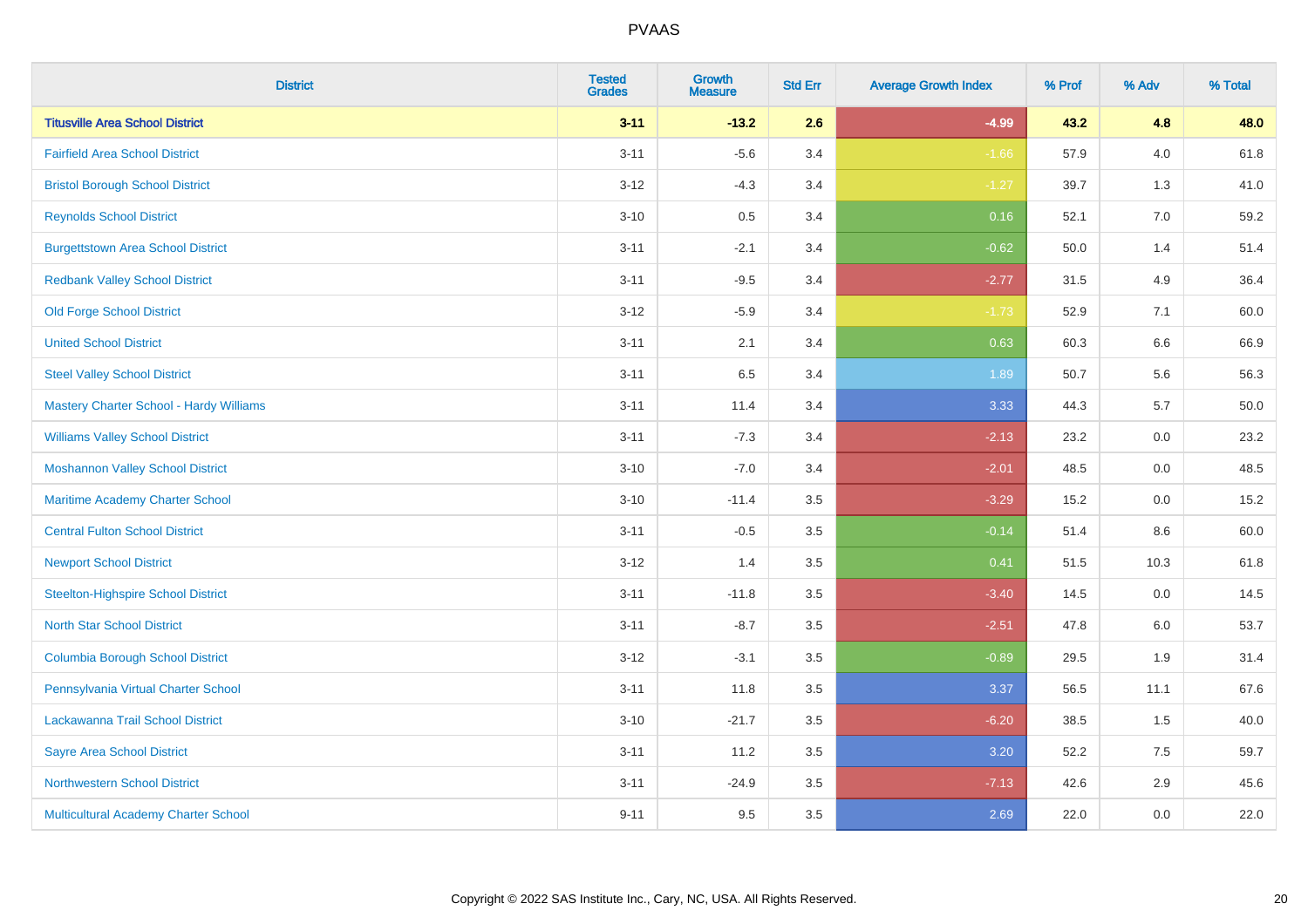| <b>District</b>                                | <b>Tested</b><br><b>Grades</b> | <b>Growth</b><br><b>Measure</b> | <b>Std Err</b> | <b>Average Growth Index</b> | % Prof | % Adv   | % Total |
|------------------------------------------------|--------------------------------|---------------------------------|----------------|-----------------------------|--------|---------|---------|
| <b>Titusville Area School District</b>         | $3 - 11$                       | $-13.2$                         | 2.6            | $-4.99$                     | 43.2   | 4.8     | 48.0    |
| Juniata Valley School District                 | $3 - 11$                       | $-3.9$                          | 3.5            | $-1.10$                     | 44.4   | $3.5\,$ | 47.8    |
| <b>Sharpsville Area School District</b>        | $3 - 11$                       | $-1.4$                          | 3.5            | $-0.40$                     | 55.2   | 13.4    | 68.7    |
| <b>Mountain View School District</b>           | $3 - 11$                       | 20.9                            | 3.5            | 5.91                        | 57.8   | 20.3    | 78.1    |
| <b>Purchase Line School District</b>           | $3 - 12$                       | 1.7                             | 3.5            | 0.47                        | 43.1   | 5.4     | 48.5    |
| <b>Chartiers-Houston School District</b>       | $3 - 10$                       | $-8.6$                          | 3.5            | $-2.41$                     | 59.7   | 4.5     | 64.2    |
| <b>Union City Area School District</b>         | $3 - 12$                       | $-10.2$                         | 3.6            | $-2.87$                     | 42.9   | 3.2     | 46.0    |
| <b>Carbon Career &amp; Technical Institute</b> | $9 - 11$                       | $-5.7$                          | 3.6            | $-1.59$                     | 34.5   | 1.2     | 35.7    |
| <b>Southmoreland School District</b>           | $3 - 11$                       | $-8.3$                          | 3.6            | $-2.32$                     | 56.8   | $7.2\,$ | 64.0    |
| <b>Brockway Area School District</b>           | $3 - 11$                       | 0.6                             | 3.6            | 0.16                        | 49.2   | 7.7     | 56.9    |
| <b>Portage Area School District</b>            | $3 - 10$                       | $-8.1$                          | 3.6            | $-2.26$                     | 40.6   | 9.4     | 50.0    |
| <b>Salisbury Township School District</b>      | $3 - 11$                       | 6.3                             | 3.6            | 1.77                        | 46.2   | 6.6     | 52.8    |
| Propel Charter School - Braddock Hills         | $3 - 11$                       | $-13.6$                         | 3.6            | $-3.81$                     | 9.7    | 1.6     | 11.3    |
| <b>Lawrence County CTC</b>                     | $10 - 11$                      | $-21.7$                         | 3.6            | $-6.05$                     | 19.8   | $0.0\,$ | 19.8    |
| <b>Homer-Center School District</b>            | $3 - 11$                       | 9.7                             | 3.6            | 2.70                        | 45.1   | 17.2    | 62.3    |
| Montgomery Area School District                | $3 - 11$                       | 10.7                            | 3.6            | 2.96                        | 48.7   | 12.4    | 61.1    |
| Northern Bedford County School District        | $3 - 11$                       | 16.5                            | 3.6            | 4.58                        | 51.7   | 20.0    | 71.7    |
| <b>Mahanoy Area School District</b>            | $3 - 10$                       | $-9.0$                          | 3.6            | $-2.49$                     | 26.2   | 1.6     | 27.9    |
| <b>Blue Ridge School District</b>              | $3 - 11$                       | $-0.5$                          | 3.6            | $-0.12$                     | 44.6   | 3.1     | 47.7    |
| California Area School District                | $3 - 10$                       | $-7.3$                          | 3.6            | $-2.02$                     | 42.6   | 9.8     | 52.5    |
| <b>Port Allegany School District</b>           | $3 - 11$                       | 4.4                             | 3.6            | 1.21                        | 28.1   | 9.4     | 37.5    |
| <b>School Lane Charter School</b>              | $3 - 11$                       | 12.4                            | 3.6            | 3.43                        | 59.1   | 9.8     | 68.9    |
| <b>Northgate School District</b>               | $3 - 11$                       | 6.3                             | 3.6            | 1.73                        | 53.3   | 16.7    | 70.0    |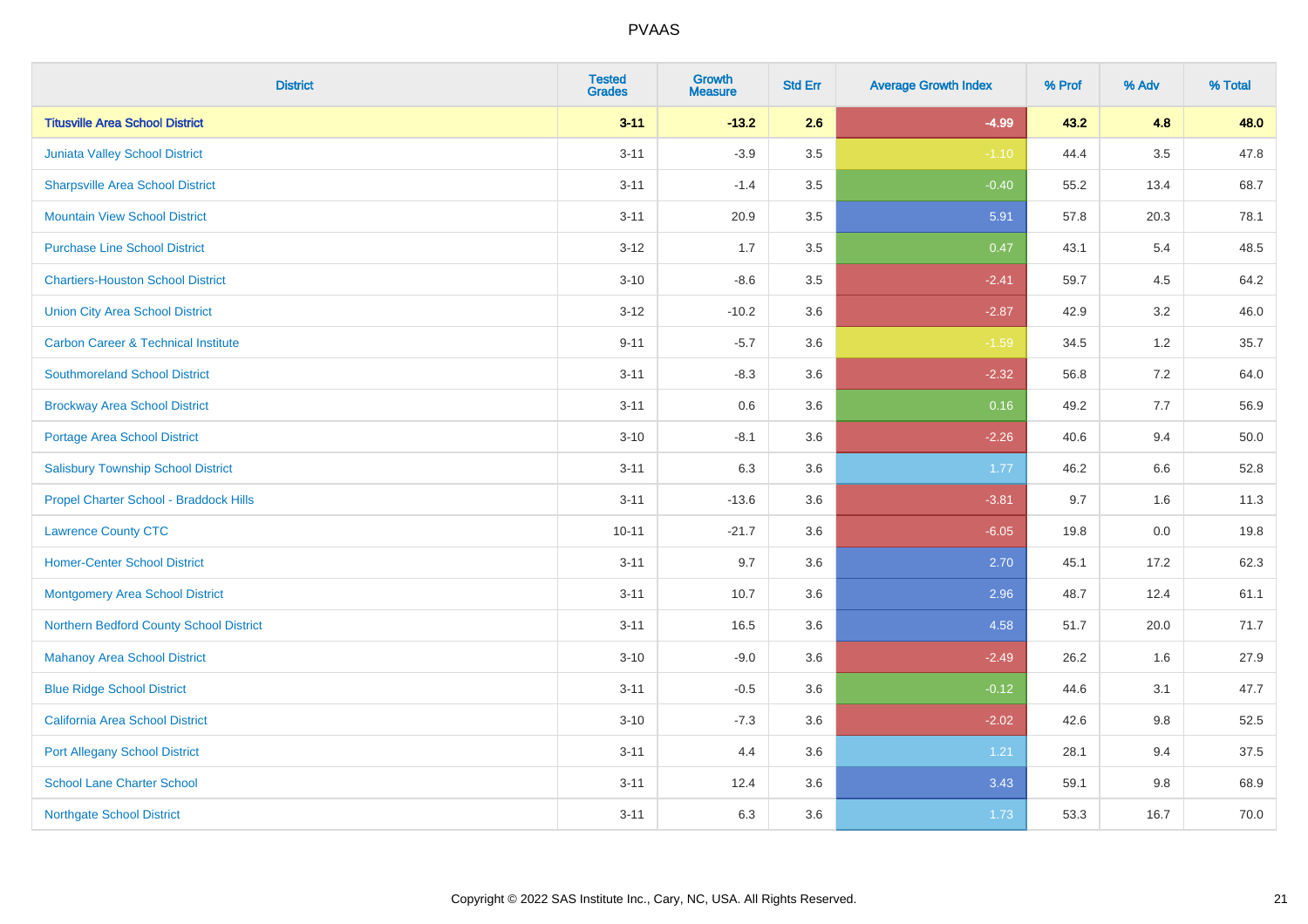| <b>District</b>                                 | <b>Tested</b><br><b>Grades</b> | <b>Growth</b><br><b>Measure</b> | <b>Std Err</b> | <b>Average Growth Index</b> | % Prof | % Adv   | % Total |
|-------------------------------------------------|--------------------------------|---------------------------------|----------------|-----------------------------|--------|---------|---------|
| <b>Titusville Area School District</b>          | $3 - 11$                       | $-13.2$                         | 2.6            | $-4.99$                     | 43.2   | 4.8     | 48.0    |
| <b>Westinghouse Arts Academy Charter School</b> | $9 - 10$                       | $-0.7$                          | 3.6            | $-0.19$                     | 59.2   | 8.4     | 67.6    |
| <b>Frazier School District</b>                  | $3 - 11$                       | $-17.2$                         | 3.7            | $-4.70$                     | 37.1   | 1.6     | 38.7    |
| <b>Muncy School District</b>                    | $3 - 11$                       | $-8.1$                          | 3.7            | $-2.21$                     | 42.0   | $3.8\,$ | 45.8    |
| <b>Valley Grove School District</b>             | $3 - 10$                       | $-3.7$                          | 3.7            | $-1.01$                     | 51.2   | 6.1     | 57.3    |
| <b>Sto-Rox School District</b>                  | $3 - 10$                       | 6.6                             | 3.7            | 1.80                        | 13.4   | 0.0     | 13.4    |
| Minersville Area School District                | $3 - 11$                       | $-14.4$                         | 3.7            | $-3.90$                     | 39.3   | 3.3     | 42.6    |
| <b>Clairton City School District</b>            | $3 - 11$                       | 3.5                             | 3.7            | 0.95                        | 13.4   | 0.0     | 13.4    |
| <b>Glendale School District</b>                 | $3 - 10$                       | $-0.9$                          | 3.7            | $-0.24$                     | 50.0   | 5.4     | 55.4    |
| <b>Lakeview School District</b>                 | $3 - 11$                       | $-0.9$                          | 3.7            | $-0.24$                     | 60.3   | 3.2     | 63.5    |
| <b>Innovative Arts Academy Charter School</b>   | $6 - 11$                       | $-9.1$                          | 3.7            | $-2.44$                     | 9.5    | 0.0     | 9.5     |
| <b>Apollo-Ridge School District</b>             | $3 - 12$                       | $-4.7$                          | 3.7            | $-1.24$                     | 50.0   | 10.0    | 60.0    |
| <b>Tussey Mountain School District</b>          | $3 - 12$                       | 1.5                             | 3.7            | 0.40                        | 38.6   | $1.8$   | 40.4    |
| <b>Coudersport Area School District</b>         | $3 - 11$                       | 7.7                             | 3.7            | 2.06                        | 55.7   | 8.2     | 63.9    |
| <b>Penns Manor Area School District</b>         | $3 - 12$                       | $-17.0$                         | 3.7            | $-4.52$                     | 29.7   | 3.1     | 32.8    |
| <b>Riverview School District</b>                | $3 - 11$                       | $-4.6$                          | 3.8            | $-1.20$                     | 57.9   | 15.8    | 73.7    |
| <b>Fort Cherry School District</b>              | $3 - 10$                       | $-5.9$                          | 3.8            | $-1.56$                     | 55.2   | $5.2\,$ | 60.3    |
| <b>Millersburg Area School District</b>         | $3 - 11$                       | 6.2                             | 3.8            | 1.63                        | 51.8   | 7.4     | 59.3    |
| <b>West Middlesex Area School District</b>      | $3 - 10$                       | $-8.4$                          | 3.8            | $-2.21$                     | 34.9   | 2.8     | 37.6    |
| <b>Antietam School District</b>                 | $3 - 10$                       | $-4.3$                          | 3.8            | $-1.13$                     | 36.4   | 5.4     | 41.8    |
| New Kensington-Arnold School District           | $3 - 11$                       | $-0.4$                          | 3.8            | $-0.10$                     | 40.7   | 3.7     | 44.4    |
| <b>Northwest Area School District</b>           | $3 - 10$                       | $-10.0$                         | 3.8            | $-2.59$                     | 34.6   | 7.3     | 41.8    |
| Jeannette City School District                  | $3 - 11$                       | $-4.3$                          | 3.8            | $-1.13$                     | 46.7   | 7.5     | 54.2    |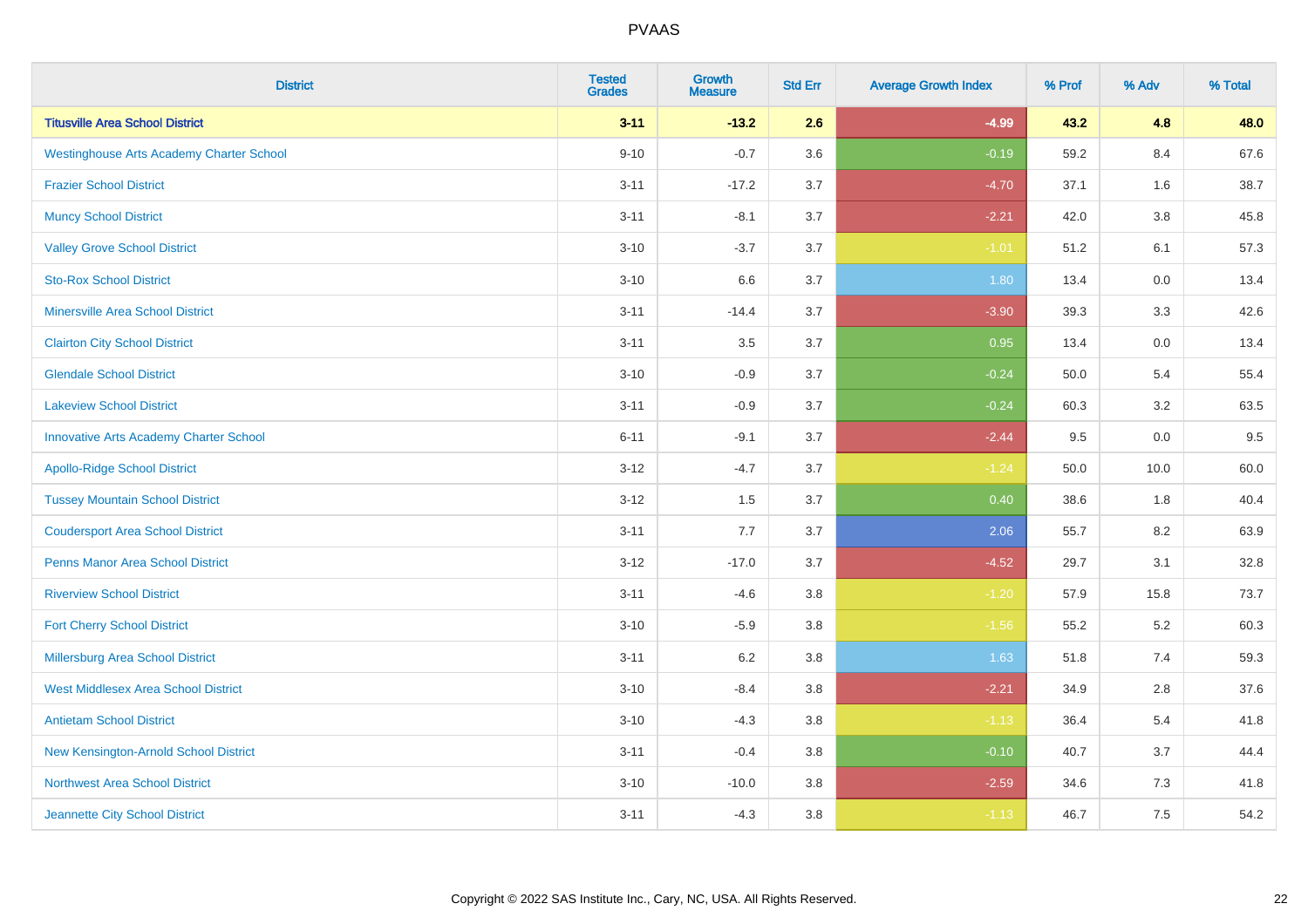| <b>District</b>                                 | <b>Tested</b><br><b>Grades</b> | <b>Growth</b><br><b>Measure</b> | <b>Std Err</b> | <b>Average Growth Index</b> | % Prof | % Adv | % Total |
|-------------------------------------------------|--------------------------------|---------------------------------|----------------|-----------------------------|--------|-------|---------|
| <b>Titusville Area School District</b>          | $3 - 11$                       | $-13.2$                         | 2.6            | $-4.99$                     | 43.2   | 4.8   | 48.0    |
| <b>West Branch Area School District</b>         | $3 - 11$                       | 0.2                             | 3.8            | 0.05                        | 47.2   | 1.9   | 49.1    |
| <b>Greenwood School District</b>                | $3 - 11$                       | 15.9                            | 3.9            | 4.11                        | 50.0   | 25.0  | 75.0    |
| <b>Halifax Area School District</b>             | $3 - 11$                       | 4.7                             | 3.9            | 1.22                        | 61.5   | 9.6   | 71.2    |
| Jefferson County-Dubois AVTS                    | $9 - 11$                       | $-16.2$                         | 3.9            | $-4.16$                     | 23.0   | 0.0   | 23.0    |
| Johnsonburg Area School District                | $3 - 11$                       | $-14.1$                         | 3.9            | $-3.62$                     | 54.0   | 4.6   | 58.6    |
| <b>Smethport Area School District</b>           | $3 - 12$                       | 0.6                             | 3.9            | 0.15                        | 37.0   | 1.8   | 38.9    |
| <b>Shenandoah Valley School District</b>        | $3 - 11$                       | 9.7                             | 3.9            | 2.49                        | 28.3   | 5.0   | 33.3    |
| <b>Allegheny Valley School District</b>         | $3 - 11$                       | 8.5                             | 3.9            | 2.17                        | 53.1   | 12.2  | 65.3    |
| <b>Brownsville Area School District</b>         | $3 - 12$                       | $-7.2$                          | 3.9            | $-1.83$                     | 34.4   | 6.1   | 40.5    |
| <b>Propel Charter School-Montour</b>            | $3 - 10$                       | $-10.7$                         | 3.9            | $-2.71$                     | 13.7   | 0.0   | 13.7    |
| Meyersdale Area School District                 | $3 - 11$                       | 4.2                             | 4.0            | 1.07                        | 43.1   | 6.9   | 50.0    |
| <b>Northeast Bradford School District</b>       | $3 - 10$                       | $-3.1$                          | 4.0            | $-0.78$                     | 33.9   | 3.4   | 37.3    |
| <b>Claysburg-Kimmel School District</b>         | $3 - 11$                       | $-5.7$                          | 4.0            | $-1.42$                     | 42.9   | 8.2   | 51.0    |
| <b>Achievement House Charter School</b>         | $7 - 11$                       | $-0.7$                          | 4.0            | $-0.17$                     | 32.5   | 2.6   | 35.1    |
| Leechburg Area School District                  | $3 - 11$                       | 4.4                             | 4.0            | 1.09                        | 47.8   | 19.6  | 67.4    |
| <b>Ridgway Area School District</b>             | $3 - 11$                       | $-14.5$                         | 4.1            | $-3.56$                     | 49.0   | 9.8   | 58.8    |
| <b>Tri-Valley School District</b>               | $3 - 10$                       | $-6.4$                          | 4.1            | $-1.57$                     | 37.0   | 4.4   | 41.3    |
| <b>Conemaugh Valley School District</b>         | $3 - 12$                       | $-3.2$                          | 4.1            | $-0.78$                     | 48.2   | 5.6   | 53.7    |
| <b>Clarion Area School District</b>             | $3 - 11$                       | 10.3                            | 4.1            | 2.51                        | 45.4   | 14.6  | 60.0    |
| <b>Williamsburg Community School District</b>   | $3 - 11$                       | $-14.3$                         | 4.1            | $-3.48$                     | 28.3   | 0.0   | 28.3    |
| <b>Propel Charter School-Homestead</b>          | $3 - 11$                       | $-11.7$                         | 4.1            | $-2.84$                     | 15.9   | 0.0   | 15.9    |
| Capital Area School for the Arts Charter School | $9 - 11$                       | 5.8                             | 4.1            | 1.39                        | 59.3   | 18.6  | 78.0    |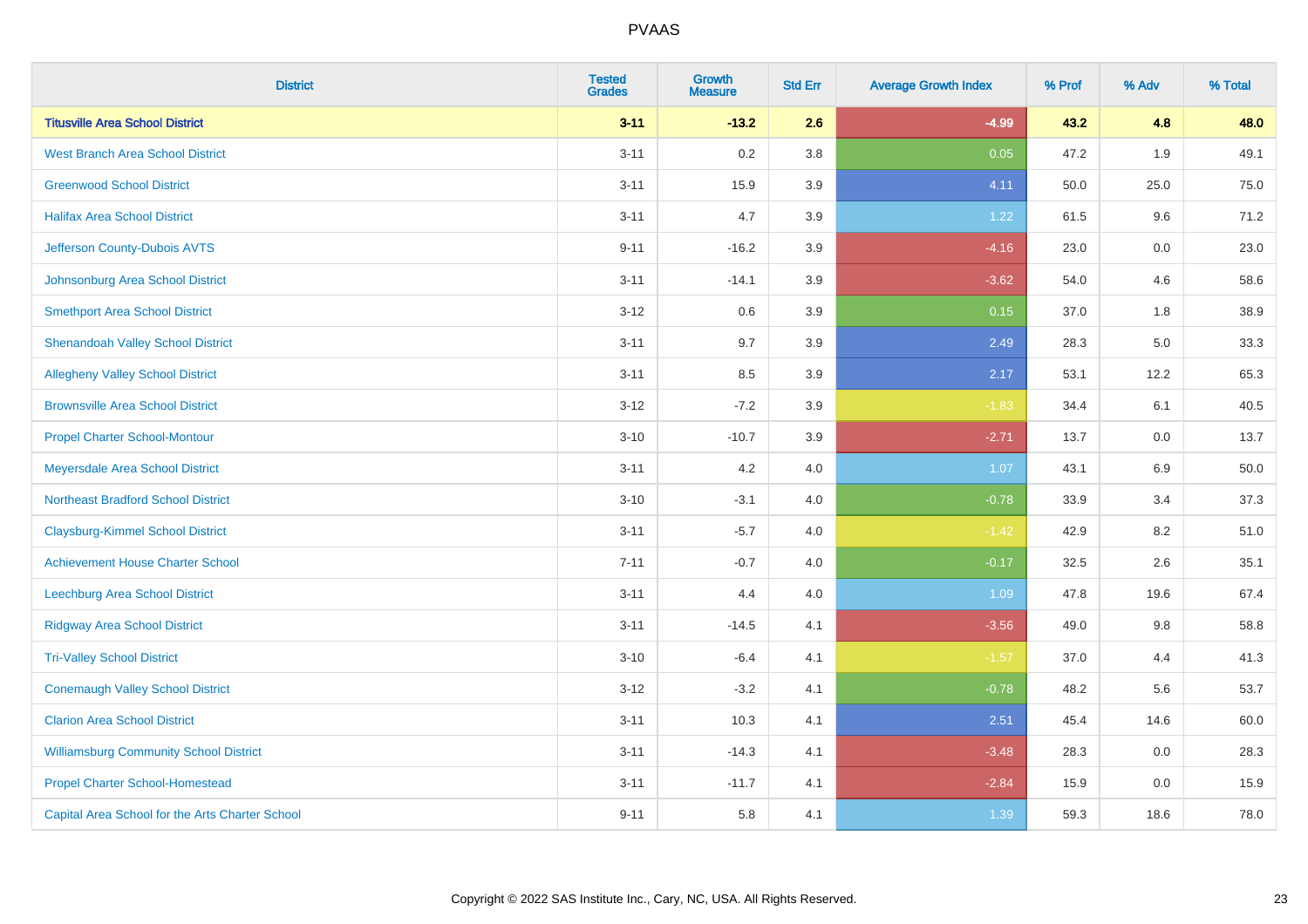| <b>District</b>                                        | <b>Tested</b><br><b>Grades</b> | <b>Growth</b><br><b>Measure</b> | <b>Std Err</b> | <b>Average Growth Index</b> | % Prof | % Adv   | % Total |
|--------------------------------------------------------|--------------------------------|---------------------------------|----------------|-----------------------------|--------|---------|---------|
| <b>Titusville Area School District</b>                 | $3 - 11$                       | $-13.2$                         | 2.6            | $-4.99$                     | 43.2   | 4.8     | 48.0    |
| <b>Curwensville Area School District</b>               | $3 - 11$                       | $-27.9$                         | 4.1            | $-6.72$                     | 42.5   | 4.1     | 46.6    |
| <b>Clarion-Limestone Area School District</b>          | $3 - 12$                       | $-2.5$                          | 4.1            | $-0.60$                     | 56.8   | 6.8     | 63.6    |
| <b>Chester Charter Scholars Academy Charter School</b> | $3 - 12$                       | 8.4                             | 4.1            | 2.03                        | 23.4   | 0.0     | 23.4    |
| <b>Western Beaver County School District</b>           | $3 - 11$                       | $-7.8$                          | 4.2            | $-1.87$                     | 56.5   | 6.5     | 63.0    |
| Pennsylvania Distance Learning Charter School          | $3 - 12$                       | 9.3                             | 4.2            | 2.22                        | 42.2   | 3.1     | 45.3    |
| <b>Berlin Brothersvalley School District</b>           | $3 - 11$                       | 4.0                             | 4.2            | 0.96                        | 48.8   | 14.0    | 62.8    |
| Jefferson-Morgan School District                       | $3 - 10$                       | $-9.9$                          | 4.2            | $-2.35$                     | 43.8   | 4.2     | 47.9    |
| <b>Aliquippa School District</b>                       | $3 - 11$                       | $-9.0$                          | 4.2            | $-2.14$                     | 11.0   | 0.0     | 11.0    |
| <b>Union School District</b>                           | $3 - 12$                       | 2.3                             | 4.2            | 0.54                        | 32.6   | 7.0     | 39.5    |
| <b>Susquehanna Community School District</b>           | $3 - 11$                       | $-2.8$                          | 4.2            | $-0.66$                     | 49.4   | 6.9     | 56.3    |
| <b>Otto-Eldred School District</b>                     | $3 - 11$                       | $-0.7$                          | 4.2            | $-0.15$                     | 56.2   | $6.2\,$ | 62.5    |
| <b>Jamestown Area School District</b>                  | $3 - 11$                       | 13.5                            | 4.2            | 3.19                        | 64.4   | 13.3    | 77.8    |
| <b>Union Area School District</b>                      | $3 - 11$                       | 1.9                             | 4.3            | 0.44                        | 61.5   | 0.0     | 61.5    |
| <b>Farrell Area School District</b>                    | $3 - 11$                       | $-10.4$                         | 4.3            | $-2.41$                     | 19.0   | 0.0     | 19.0    |
| <b>Ferndale Area School District</b>                   | $3 - 10$                       | $-5.8$                          | 4.3            | $-1.33$                     | 40.0   | $0.0\,$ | 40.0    |
| <b>West Side CTC</b>                                   | $9 - 10$                       | $-37.4$                         | 4.3            | $-8.64$                     | 8.8    | 0.0     | $8.8\,$ |
| <b>North Clarion County School District</b>            | $3 - 12$                       | 3.7                             | 4.3            | 0.85                        | 67.5   | 15.0    | 82.5    |
| <b>Blacklick Valley School District</b>                | $3 - 11$                       | 8.0                             | 4.3            | 1.85                        | 34.1   | 0.0     | 34.1    |
| <b>West Greene School District</b>                     | $3 - 11$                       | $-4.5$                          | 4.3            | $-1.04$                     | 36.6   | 7.3     | 43.9    |
| Morrisville Borough School District                    | $3 - 11$                       | 4.8                             | 4.3            | 1.10                        | 30.2   | 2.3     | 32.6    |
| <b>Jenkintown School District</b>                      | $3 - 11$                       | 12.5                            | 4.4            | 2.84                        | 54.6   | 29.6    | 84.1    |
| <b>Sullivan County School District</b>                 | $3 - 10$                       | $-4.0$                          | 4.4            | $-0.90$                     | 66.7   | 2.6     | 69.2    |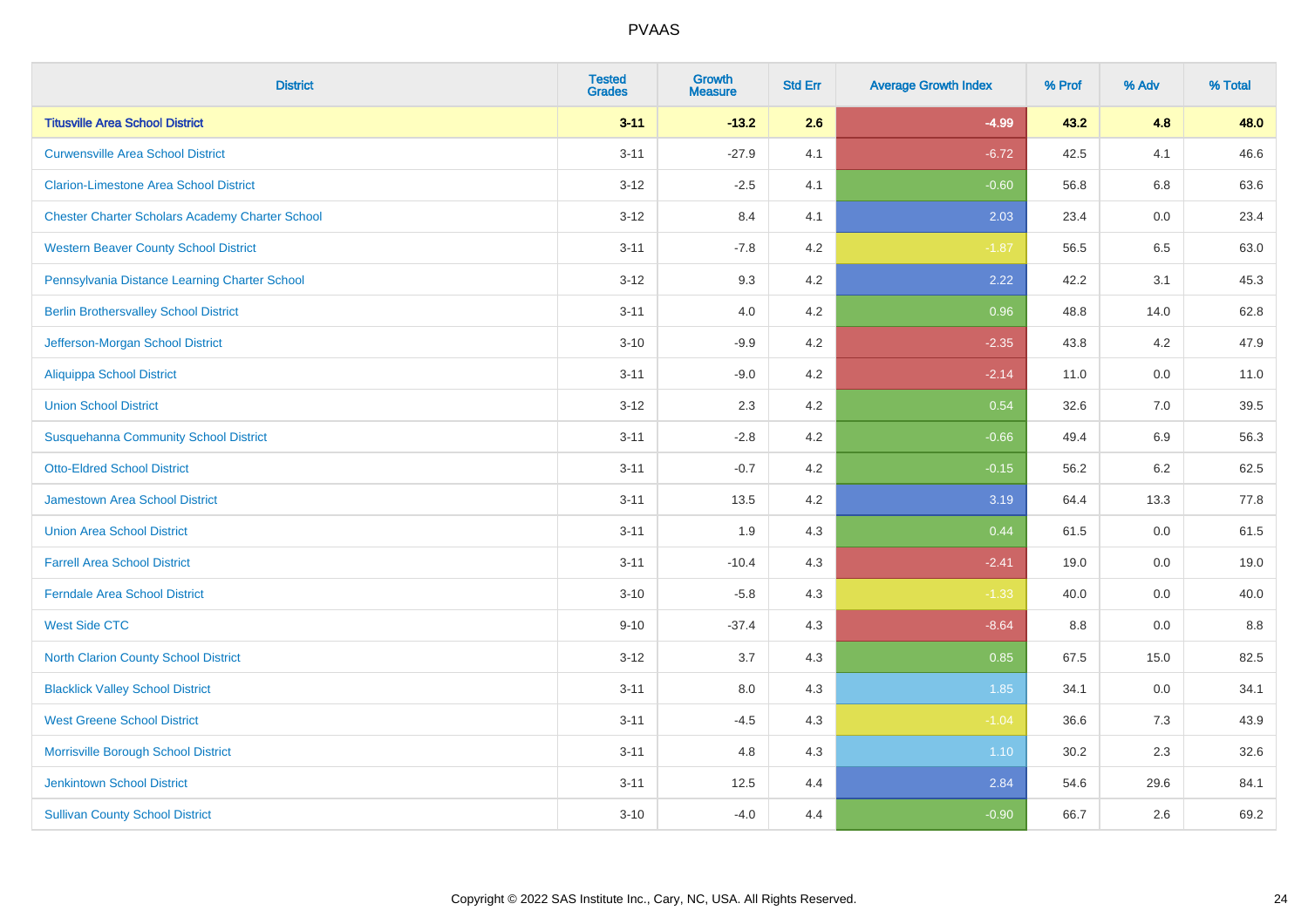| <b>District</b>                                 | <b>Tested</b><br><b>Grades</b> | <b>Growth</b><br><b>Measure</b> | <b>Std Err</b> | <b>Average Growth Index</b> | % Prof | % Adv   | % Total |
|-------------------------------------------------|--------------------------------|---------------------------------|----------------|-----------------------------|--------|---------|---------|
| <b>Titusville Area School District</b>          | $3 - 11$                       | $-13.2$                         | 2.6            | $-4.99$                     | 43.2   | 4.8     | 48.0    |
| <b>Southern Fulton School District</b>          | $3 - 11$                       | $-23.7$                         | 4.4            | $-5.37$                     | 34.2   | 10.5    | 44.7    |
| <b>Benton Area School District</b>              | $3 - 10$                       | $-9.7$                          | 4.5            | $-2.18$                     | 43.2   | 5.4     | 48.6    |
| <b>Sugar Valley Rural Charter School</b>        | $3 - 11$                       | $-11.0$                         | 4.5            | $-2.46$                     | 14.9   | $0.0\,$ | 14.9    |
| <b>Monessen City School District</b>            | $3 - 10$                       | 8.3                             | 4.5            | 1.85                        | 42.9   | 2.9     | 45.7    |
| <b>Mastery Charter School - Gratz Campus</b>    | $7 - 10$                       | $-23.9$                         | 4.5            | $-5.29$                     | 2.9    | 0.0     | 2.9     |
| <b>Rochester Area School District</b>           | $3 - 11$                       | $-13.2$                         | 4.6            | $-2.89$                     | 19.5   | 1.3     | 20.8    |
| <b>Northern Potter School District</b>          | $3 - 12$                       | $-13.1$                         | 4.6            | $-2.84$                     | 37.5   | 0.0     | 37.5    |
| <b>Hanover Area School District</b>             | $3 - 11$                       | 2.2                             | 4.6            | 0.48                        | 42.9   | 5.7     | 48.6    |
| <b>Shade-Central City School District</b>       | $3 - 11$                       | $-5.9$                          | 4.6            | $-1.28$                     | 27.8   | 0.0     | 27.8    |
| <b>Southeastern Greene School District</b>      | $3 - 10$                       | 3.3                             | 4.6            | 0.72                        | 57.6   | 6.1     | 63.6    |
| <b>Avella Area School District</b>              | $3 - 12$                       | $-0.3$                          | 4.7            | $-0.05$                     | 49.3   | 14.5    | 63.8    |
| <b>Millville Area School District</b>           | $3 - 12$                       | $-0.9$                          | 4.7            | $-0.18$                     | 51.4   | 5.4     | 56.8    |
| La Academia Partnership Charter School          | $6 - 11$                       | $-11.0$                         | 4.7            | $-2.34$                     | 6.8    | 0.0     | 6.8     |
| <b>Reach Cyber Charter School</b>               | $3 - 11$                       | 8.1                             | 4.7            | 1.72                        | 42.4   | 4.6     | 47.0    |
| <b>Allegheny-Clarion Valley School District</b> | $3 - 10$                       | 7.8                             | 4.7            | 1.65                        | 53.3   | 3.3     | 56.7    |
| <b>Shamokin Area School District</b>            | $3 - 11$                       | $-7.7$                          | 4.8            | $-1.60$                     | 38.1   | 3.2     | 41.3    |
| <b>Roberto Clemente Charter School</b>          | $3 - 12$                       | 2.2                             | 4.9            | 0.45                        | 27.5   | 5.0     | 32.5    |
| Dr Robert Ketterer Charter School Inc           | $6 - 12$                       | 10.1                            | 5.0            | 2.04                        | 14.9   | 0.4     | 15.3    |
| <b>Cornell School District</b>                  | $3 - 11$                       | $-1.6$                          | 5.0            | $-0.32$                     | 33.8   | 1.5     | 35.4    |
| York Academy Regional Charter School            | $3 - 11$                       | 9.0                             | 5.0            | 1.79                        | 55.2   | 0.0     | 55.2    |
| <b>Oswayo Valley School District</b>            | $3 - 12$                       | 8.5                             | 5.0            | 1.68                        | 50.0   | 16.7    | 66.7    |
| <b>Forbes Road School District</b>              | $3 - 11$                       | 2.8                             | 5.1            | 0.56                        | 41.4   | 10.3    | 51.7    |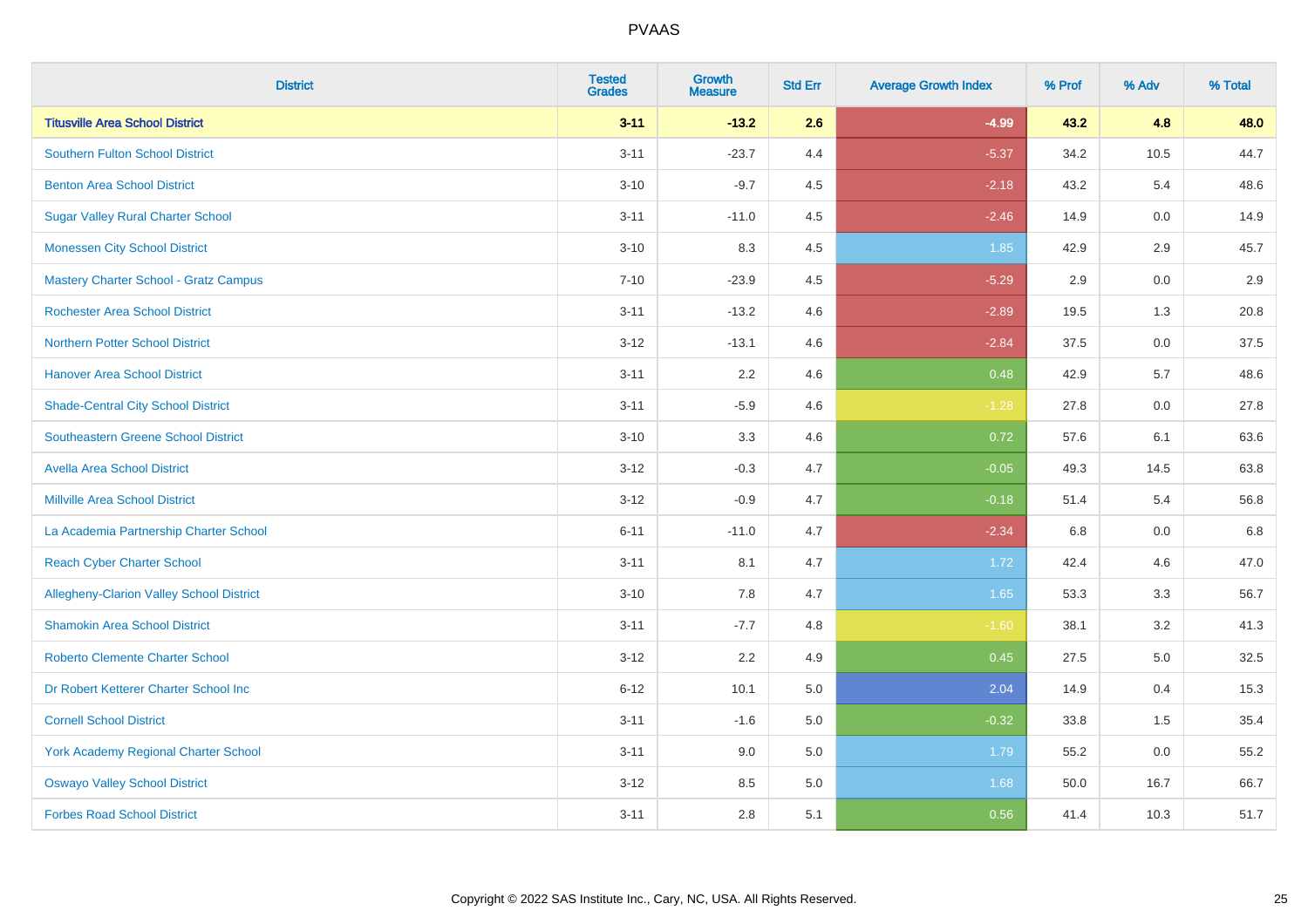| <b>District</b>                                         | <b>Tested</b><br><b>Grades</b> | <b>Growth</b><br><b>Measure</b> | <b>Std Err</b> | <b>Average Growth Index</b> | % Prof | % Adv   | % Total |
|---------------------------------------------------------|--------------------------------|---------------------------------|----------------|-----------------------------|--------|---------|---------|
| <b>Titusville Area School District</b>                  | $3 - 11$                       | $-13.2$                         | 2.6            | $-4.99$                     | 43.2   | 4.8     | 48.0    |
| <b>Tidioute Community Charter School</b>                | $3 - 11$                       | 5.7                             | 5.1            | 1.11                        | 34.4   | 21.9    | 56.2    |
| <b>Fannett-Metal School District</b>                    | $3 - 11$                       | $-3.4$                          | 5.1            | $-0.67$                     | 38.7   | 8.1     | 46.8    |
| The New Academy Charter School                          | $8 - 11$                       | $-10.4$                         | 5.2            | $-2.00$                     | 0.0    | 0.0     | $0.0\,$ |
| <b>Galeton Area School District</b>                     | $3 - 11$                       | 2.2                             | 5.3            | 0.42                        | 41.3   | 4.4     | 45.6    |
| <b>Forest Area School District</b>                      | $3 - 11$                       | $-4.4$                          | 5.4            | $-0.81$                     | 36.2   | 2.1     | 38.3    |
| People For People Charter School                        | $3 - 12$                       | 13.3                            | 5.5            | 2.43                        | 13.5   | $0.0\,$ | 13.5    |
| <b>Commodore Perry School District</b>                  | $3 - 11$                       | 3.2                             | 5.5            | 0.58                        | 58.3   | 0.0     | 58.3    |
| <b>Turkeyfoot Valley Area School District</b>           | $3 - 12$                       | $-4.3$                          | 5.6            | $-0.76$                     | 22.0   | 5.1     | 27.1    |
| <b>Pittston Area School District</b>                    | $3 - 11$                       | $-10.1$                         | 5.6            | $-1.80$                     | 38.1   | $9.5\,$ | 47.6    |
| Lehigh Career & Technical Institute                     | $10 - 12$                      | 5.6                             | 5.6            | 0.99                        | 78.3   | 0.0     | 78.3    |
| <b>Gillingham Charter School</b>                        | $3 - 11$                       | $-4.4$                          | 5.6            | $-0.77$                     | 20.8   | 8.3     | 29.2    |
| <b>Mastery Charter School - Pickett Campus</b>          | $6 - 10$                       | 5.6                             | 5.7            | 1.00                        | 27.8   | 0.0     | 27.8    |
| Insight PA Cyber Charter School                         | $3 - 11$                       | 0.7                             | 5.7            | 0.12                        | 50.0   | 4.8     | 54.8    |
| Mastery Charter High School-Lenfest Campus              | $7 - 11$                       | 2.5                             | 5.7            | 0.43                        | 40.0   | 0.0     | 40.0    |
| Imhotep Institute Charter High School                   | $9 - 11$                       | $-5.3$                          | 5.8            | $-0.92$                     | 25.0   | 0.0     | 25.0    |
| Salisbury-Elk Lick School District                      | $3 - 11$                       | $-13.5$                         | 5.9            | $-2.30$                     | 27.8   | 0.0     | 27.8    |
| <b>Shanksville-Stonycreek School District</b>           | $3 - 10$                       | 7.0                             | 5.9            | 1.20                        | 64.7   | 17.6    | 82.4    |
| <b>Keystone Education Center Charter School</b>         | $3 - 12$                       | $-12.9$                         | 5.9            | $-2.19$                     | 28.0   | 0.0     | 28.0    |
| Hope For Hyndman Charter School                         | $3 - 11$                       | $-2.0$                          | 6.1            | $-0.32$                     | 33.3   | 0.0     | 33.3    |
| <b>Esperanza Cyber Charter School</b>                   | $3 - 11$                       | 7.1                             | 6.1            | 1.16                        | 9.1    | 0.0     | 9.1     |
| Center For Student Learning Charter School At Pennsbury | $6 - 12$                       | $-2.9$                          | 6.1            | $-0.47$                     | 42.9   | 0.0     | 42.9    |
| <b>Mastery Charter School - Thomas Campus</b>           | $3 - 10$                       | 2.1                             | 6.2            | 0.33                        | 28.6   | 0.0     | 28.6    |